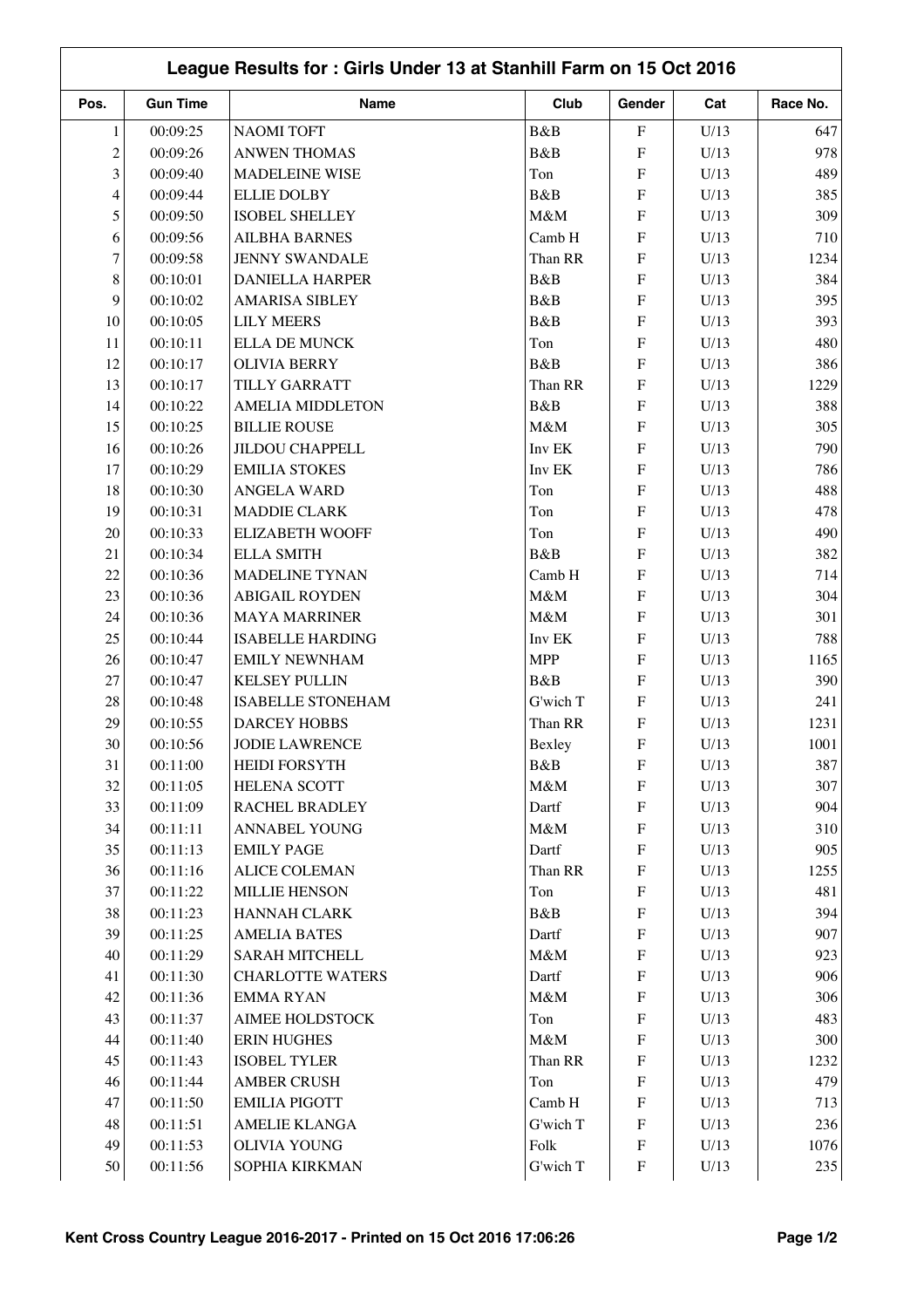|      | League Results for: Girls Under 13 at Stanhill Farm on 15 Oct 2016 |                              |            |                |      |          |  |  |  |
|------|--------------------------------------------------------------------|------------------------------|------------|----------------|------|----------|--|--|--|
| Pos. | <b>Gun Time</b>                                                    | Name                         | Club       | Gender         | Cat  | Race No. |  |  |  |
| 51   | 00:12:03                                                           | <b>GABRIELLA LLOVET</b>      | G'wich T   | F              | U/13 | 238      |  |  |  |
| 52   | 00:12:06                                                           | <b>LAUREN HARKER</b>         | Padd W     | F              | U/13 | 1069     |  |  |  |
| 53   | 00:12:08                                                           | <b>BEATRICE HESLOP</b>       | Ton        | $\mathbf{F}$   | U/13 | 482      |  |  |  |
| 54   | 00:12:10                                                           | <b>LEORA MOLNAR</b>          | <b>MPP</b> | $\mathbf{F}$   | U/13 | 1166     |  |  |  |
| 55   | 00:12:11                                                           | <b>ANNA HINSON</b>           | Ashf AC    | $\overline{F}$ | U/13 | 858      |  |  |  |
| 56   | 00:12:15                                                           | <b>EVIE TAPPER</b>           | Weald Tri  | F              | U/13 | 1216     |  |  |  |
| 57   | 00:12:17                                                           | <b>KATIE MARSH</b>           | Camb H     | $\mathbf{F}$   | U/13 | 711      |  |  |  |
| 58   | 00:12:18                                                           | <b>KATIE SMITH</b>           | Padd W     | F              | U/13 | 1226     |  |  |  |
| 59   | 00:12:19                                                           | <b>JESSIE SARGEANT</b>       | Bexley     | F              | U/13 | 989      |  |  |  |
| 60   | 00:12:23                                                           | <b>KATIE STRINGER</b>        | $M\&M$     | $\mathbf{F}$   | U/13 | 308      |  |  |  |
| 61   | 00:12:29                                                           | <b>BETHANY WAITE</b>         | Inv EK     | F              | U/13 | 789      |  |  |  |
| 62   | 00:12:32                                                           | <b>AMELIE WILLARS</b>        | B&B        | $\overline{F}$ | U/13 | 979      |  |  |  |
| 63   | 00:12:49                                                           | <b>MOLLY DOVEY</b>           | Dartf      | F              | U/13 | 909      |  |  |  |
| 64   | 00:12:50                                                           | <b>ISABELLA GIURALAROCCA</b> | Padd W     | $\mathbf{F}$   | U/13 | 1070     |  |  |  |
| 65   | 00:12:59                                                           | <b>EMILY FRIMPONG</b>        | Bexley     | $\mathbf{F}$   | U/13 | 1008     |  |  |  |
| 66   | 00:13:00                                                           | <b>LAUREN BOWEN</b>          | Dartf      | F              | U/13 | 908      |  |  |  |
| 67   | 00:13:44                                                           | <b>CIARA HARROP</b>          | $M\&M$     | F              | U/13 | 299      |  |  |  |
| 68   | 00:14:01                                                           | KACEY-MAY SMITH              | Bexley     | ${\bf F}$      | U/13 | 1003     |  |  |  |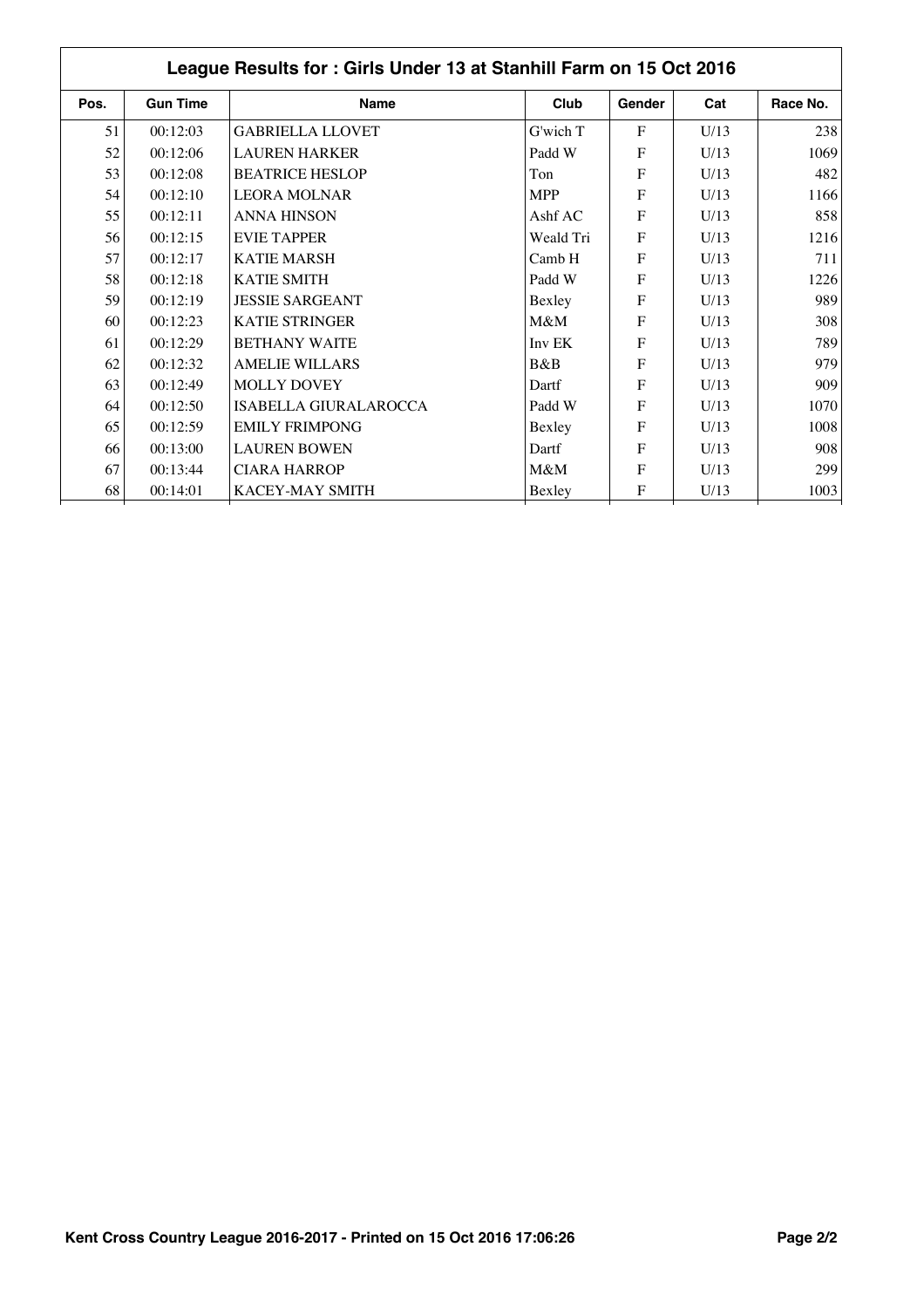|                | League Results for: Boys Under 13 at Stanhill Farm on 15 Oct 2016 |                             |          |             |      |          |  |  |
|----------------|-------------------------------------------------------------------|-----------------------------|----------|-------------|------|----------|--|--|
| Pos.           | <b>Gun Time</b>                                                   | Name                        | Club     | Gender      | Cat  | Race No. |  |  |
| 1              | 00:11:11                                                          | <b>MATTHEW TAYLOR</b>       | Ton      | $\mathbf M$ | U/13 | 507      |  |  |
| $\overline{c}$ | 00:11:26                                                          | FIN CROLL                   | Ton      | $\mathbf M$ | U/13 | 496      |  |  |
| 3              | 00:11:31                                                          | <b>TOM BRASH</b>            | B&B      | $\mathbf M$ | U/13 | 419      |  |  |
| $\overline{4}$ | 00:11:32                                                          | <b>HENRY TAYLOR</b>         | Ton      | $\mathbf M$ | U/13 | 506      |  |  |
| 5              | 00:11:32                                                          | <b>OLUKOREDE FASINA</b>     | Ton      | $\mathbf M$ | U/13 | 501      |  |  |
| 6              | 00:11:34                                                          | <b>CAMERON DYMOND</b>       | Ton      | $\mathbf M$ | U/13 | 500      |  |  |
| $\tau$         | 00:11:38                                                          | <b>FINLEY WEBSTER</b>       | Ton      | $\mathbf M$ | U/13 | 509      |  |  |
| $8\,$          | 00:11:51                                                          | <b>LUCA THURLOW</b>         | B&B      | $\mathbf M$ | U/13 | 1199     |  |  |
| 9              | 00:11:53                                                          | <b>BEN CAMPBELL</b>         | B&B      | $\mathbf M$ | U/13 | 421      |  |  |
| 10             | 00:11:57                                                          | TOM HUTTON                  | Inv EK   | M           | U/13 | 805      |  |  |
| 11             | 00:12:00                                                          | <b>EDWARD SELLAR</b>        | B&B      | $\mathbf M$ | U/13 | 432      |  |  |
| 12             | 00:12:02                                                          | <b>MAX GREGSON</b>          | B&B      | $\mathbf M$ | U/13 | 425      |  |  |
| 13             | 00:12:03                                                          | <b>ETHAN FIORE</b>          | Camb H   | $\mathbf M$ | U/13 | 838      |  |  |
| 14             | 00:12:09                                                          | THOMAS PENLINGTON           | B&B      | $\mathbf M$ | U/13 | 429      |  |  |
| 15             | 00:12:11                                                          | <b>HAYDN GAFFON</b>         | Than RR  | $\mathbf M$ | U/13 | 1236     |  |  |
| 16             | 00:12:11                                                          | MICHAEL UZOZIE              | M&M      | $\mathbf M$ | U/13 | 100      |  |  |
| 17             | 00:12:12                                                          | <b>ETHAN GEAR</b>           | M&M      | $\mathbf M$ | U/13 | 98       |  |  |
| 18             | 00:12:18                                                          | OLLIE CROLL                 | Ton      | $\mathbf M$ | U/13 | 497      |  |  |
| 19             | 00:12:24                                                          | <b>MATTHEW SMITH</b>        | B&B      | $\mathbf M$ | U/13 | 434      |  |  |
| 20             | 00:12:29                                                          | <b>GEORGE THOMAS</b>        | Ton      | $\mathbf M$ | U/13 | 508      |  |  |
| 21             | 00:12:32                                                          | <b>CAMERON FEATHERSTONE</b> | M&M      | $\mathbf M$ | U/13 | 120      |  |  |
| 22             | 00:12:34                                                          | <b>MAXIM BRAGIN</b>         | Ton      | $\mathbf M$ | U/13 | 599      |  |  |
| 23             | 00:12:39                                                          | <b>MATTHEW HOWSON</b>       | Med Tri  | $\mathbf M$ | U/13 | 661      |  |  |
| 24             | 00:12:44                                                          | <b>OLIVER ROBERTSON</b>     | B&B      | $\mathbf M$ | U/13 | 431      |  |  |
| 25             | 00:12:50                                                          | <b>JOE HOLLANDS</b>         | M&M      | M           | U/13 | 97       |  |  |
| 26             | 00:12:50                                                          | ETHAN SMITH                 | Bexley   | M           | U/13 | 1013     |  |  |
| 27             | 00:12:52                                                          | <b>CAILAN TURNER</b>        | Dartf    | $\mathbf M$ | U/13 | 768      |  |  |
| 28             | 00:12:52                                                          | ADAM SINGLETERRY            | Judd Sch | $\mathbf M$ | U/13 | 1185     |  |  |
| 29             | 00:12:52                                                          | <b>JOSHU JOHNSON</b>        | Bexley   | $\mathbf M$ | U/13 | 1011     |  |  |
| $30\,$         | 00:12:54                                                          | <b>GEORGE BURBAGE</b>       | Ton      | M           | U/13 | 492      |  |  |
| 31             | 00:12:55                                                          | <b>CALLUM CARLTON</b>       | B&B      | M           | U/13 | 422      |  |  |
| 32             | 00:12:56                                                          | WILLIAM ANDREWS             | B&B      | $\mathbf M$ | U/13 | 477      |  |  |
| 33             | 00:12:58                                                          | CALLUM FEATHERSTONE         | M&M      | $\mathbf M$ | U/13 | 119      |  |  |
| 34             | 00:13:02                                                          | <b>MILES BRIERLEY</b>       | Dartf    | $\mathbf M$ | U/13 | 767      |  |  |
| 35             | 00:13:03                                                          | <b>KELECHI RYAN</b>         | $M\&M$   | M           | U/13 | 921      |  |  |
| 36             | 00:13:04                                                          | <b>ALEX SIBLEY</b>          | B&B      | $\mathbf M$ | U/13 | 433      |  |  |
| 37             | 00:13:08                                                          | <b>LUCA TREADWELL</b>       | Camb H   | M           | U/13 | 842      |  |  |
| 38             | 00:13:10                                                          | FINLAY HILLIER              | Ton      | $\mathbf M$ | U/13 | 829      |  |  |
| 39             | 00:13:12                                                          | DYLAN LEACH                 | Than RR  | $\mathbf M$ | U/13 | 1235     |  |  |
| 40             | 00:13:14                                                          | <b>JAKE ANTHONY</b>         | B&B      | $\mathbf M$ | U/13 | 418      |  |  |
| 41             | 00:13:14                                                          | ED HALL                     | Judd Sch | $\mathbf M$ | U/13 | 1189     |  |  |
| 42             | 00:13:16                                                          | <b>ADAM PARKINSON</b>       | B&B      | $\mathbf M$ | U/13 | 428      |  |  |
| 43             | 00:13:17                                                          | <b>ISAAC HANDLEY</b>        | Judd Sch | $\mathbf M$ | U/13 | 1182     |  |  |
| 44             | 00:13:18                                                          | <b>ANGUS CURRIE</b>         | Ton      | $\mathbf M$ | U/13 | 499      |  |  |
| 45             | 00:13:18                                                          | STEFANO BERTERO             | SFactor  | $\mathbf M$ | U/13 | 982      |  |  |
| 46             | 00:13:19                                                          | <b>OLES CHABAN</b>          | B&B      | $\mathbf M$ | U/13 | 1198     |  |  |
| 47             | 00:13:20                                                          | SEBASTIAN WRIGHT            | Judd Sch | $\mathbf M$ | U/13 | 1191     |  |  |
| 48             | 00:13:20                                                          | REUBEN CHANDLER             | Camb H   | M           | U/13 | 837      |  |  |
| 49             | 00:13:22                                                          | <b>LIAM CARR</b>            | Camb H   | $\mathbf M$ | U/13 | 836      |  |  |
| 50             | 00:13:22                                                          | <b>DERMATT O'BRIEN</b>      | Than AC  | M           | U/13 | 1145     |  |  |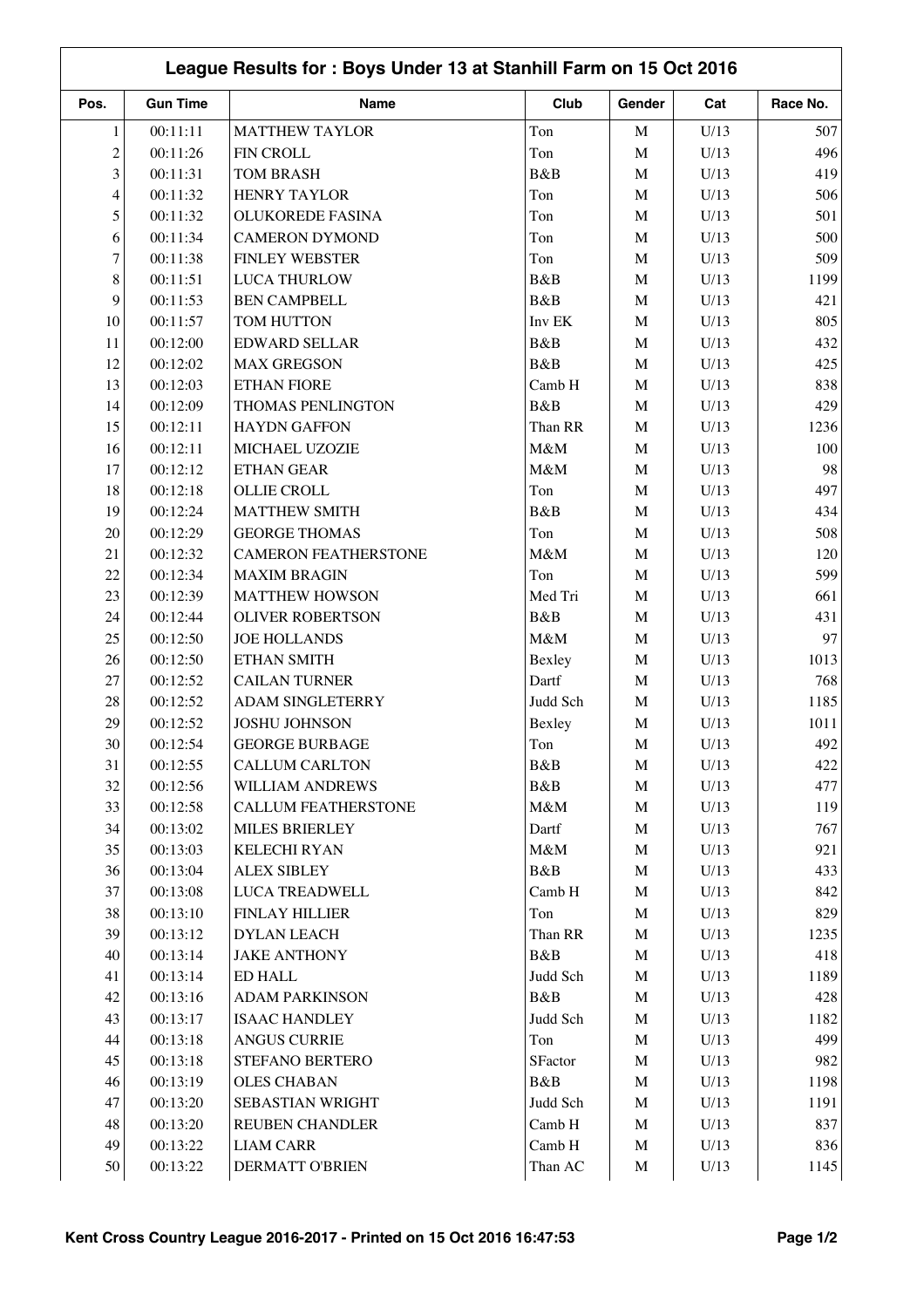| League Results for: Boys Under 13 at Stanhill Farm on 15 Oct 2016 |                 |                          |            |             |      |          |  |
|-------------------------------------------------------------------|-----------------|--------------------------|------------|-------------|------|----------|--|
| Pos.                                                              | <b>Gun Time</b> | <b>Name</b>              | Club       | Gender      | Cat  | Race No. |  |
| 51                                                                | 00:13:23        | <b>JOE BUTTERFIELD</b>   | Ton        | M           | U/13 | 493      |  |
| 52                                                                | 00:13:25        | NICHOLAS PADDINGTON      | B&B        | $\mathbf M$ | U/13 | 427      |  |
| 53                                                                | 00:13:26        | <b>JOSH BUDDLE-SMITH</b> | B&B        | $\mathbf M$ | U/13 | 420      |  |
| 54                                                                | 00:13:26        | <b>SAM LONG</b>          | SFactor    | $\mathbf M$ | U/13 | 985      |  |
| 55                                                                | 00:13:28        | <b>JAMES ANDREWS</b>     | Judd Sch   | $\mathbf M$ | U/13 | 1190     |  |
| 56                                                                | 00:13:30        | <b>STEPHEN READ</b>      | Dartf      | $\mathbf M$ | U/13 | 764      |  |
| 57                                                                | 00:13:33        | <b>ROBERT TUNE</b>       | Judd Sch   | $\mathbf M$ | U/13 | 1192     |  |
| 58                                                                | 00:13:35        | <b>MATTHEW DUBERY</b>    | Judd Sch   | $\mathbf M$ | U/13 | 1187     |  |
| 59                                                                | 00:13:37        | <b>MAX GILCHRIST</b>     | Bexley     | $\mathbf M$ | U/13 | 1012     |  |
| 60                                                                | 00:13:37        | <b>TAYLOR OLDER</b>      | Than RR    | $\mathbf M$ | U/13 | 1253     |  |
| 61                                                                | 00:13:37        | <b>ISAAC ARNOTT</b>      | Ton        | $\mathbf M$ | U/13 | 491      |  |
| 62                                                                | 00:13:50        | <b>DECLAN CASS</b>       | M&M        | $\mathbf M$ | U/13 | 102      |  |
| 63                                                                | 00:13:51        | <b>JOE GLAZEBROOK</b>    | Dartf      | $\mathbf M$ | U/13 | 766      |  |
| 64                                                                | 00:13:54        | <b>ZAK AUSTIN</b>        | M&M        | $\mathbf M$ | U/13 | 99       |  |
| 65                                                                | 00:13:54        | <b>EWAN BEET</b>         | Bexley     | $\mathbf M$ | U/13 | 1010     |  |
| 66                                                                | 00:13:57        | <b>HARRISON WHITE</b>    | Inv EK     | $\mathbf M$ | U/13 | 824      |  |
| 67                                                                | 00:13:59        | <b>ROWAN TYLER</b>       | Than RR    | $\mathbf M$ | U/13 | 1256     |  |
| 68                                                                | 00:14:01        | <b>SONNY BREEZE</b>      | SFactor    | $\mathbf M$ | U/13 | 983      |  |
| 69                                                                | 00:14:06        | <b>ADAM JEDDO</b>        | Ton        | $\mathbf M$ | U/13 | 503      |  |
| 70                                                                | 00:14:11        | <b>LIAM CARR</b>         | Ton        | $\mathbf M$ | U/13 | 494      |  |
| 71                                                                | 00:14:16        | <b>JOSHUA DOHERTY</b>    | G'wich T   | $\mathbf M$ | U/13 | 232      |  |
| 72                                                                | 00:14:18        | <b>RYAN PETERS</b>       | M&M        | $\mathbf M$ | U/13 | 128      |  |
| 73                                                                | 00:14:18        | <b>EDUARD CUMMINS</b>    | Ton        | $\mathbf M$ | U/13 | 498      |  |
| 74                                                                | 00:14:21        | <b>HARRY SMITH</b>       | Padd W     | $\mathbf M$ | U/13 | 1225     |  |
| 75                                                                | 00:14:23        | <b>ANDREW GATES</b>      | <b>MPP</b> | $\mathbf M$ | U/13 | 1164     |  |
| 76                                                                | 00:14:24        | <b>FRANK COATES</b>      | Ton        | $\mathbf M$ | U/13 | 495      |  |
| 77                                                                | 00:14:36        | <b>OLLIE RODWELL</b>     | M&M        | $\mathbf M$ | U/13 | 129      |  |
| 78                                                                | 00:14:42        | ETHAN TYLER              | Than RR    | $\mathbf M$ | U/13 | 1237     |  |
| 79                                                                | 00:15:36        | <b>ALEX STONE</b>        | Padd W     | $\mathbf M$ | U/13 | 1072     |  |
| 80                                                                | 00:15:52        | <b>JAMES JUDGES</b>      | Swale      | $\mathbf M$ | U/13 | 188      |  |
| 81                                                                | 00:16:09        | LUKE NOFLU               | SFactor    | $\mathbf M$ | U/13 | 987      |  |
| 82                                                                | 00:17:04        | <b>ABDUL SESSAY</b>      | SFactor    | $\mathbf M$ | U/13 | 988      |  |
| 83                                                                | 00:17:25        | <b>TAMARI TAYLOR</b>     | SFactor    | $\mathbf M$ | U/13 | 986      |  |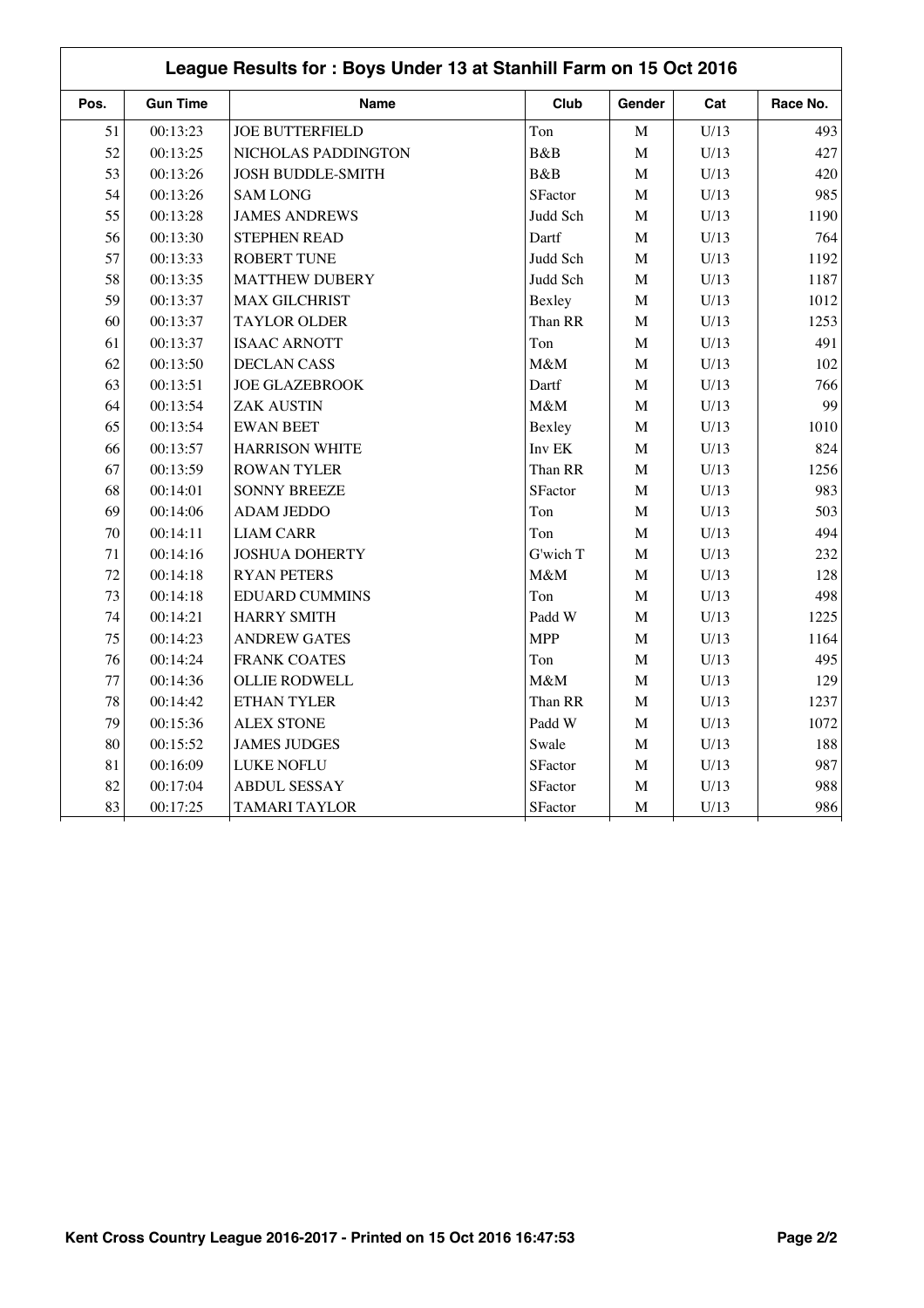| League Results for: Girls Under 15 at Stanhill Farm on 15 Oct 2016 |                      |                                             |              |                           |      |          |  |
|--------------------------------------------------------------------|----------------------|---------------------------------------------|--------------|---------------------------|------|----------|--|
| Pos.                                                               | <b>Gun Time</b>      | Name                                        | Club         | Gender                    | Cat  | Race No. |  |
| 1                                                                  | 00:11:26             | YASMIN MARGINI                              | B&B          | ${\bf F}$                 | U/15 | 364      |  |
| $\overline{c}$                                                     | 00:11:33             | <b>MORGAN SQUIBB</b>                        | B&B          | ${\bf F}$                 | U/15 | 379      |  |
| $\overline{3}$                                                     | 00:11:35             | <b>TOLA PEARSE</b>                          | B&B          | F                         | U/15 | 375      |  |
| $\overline{4}$                                                     | 00:11:40             | <b>ALEX MILLARD</b>                         | Inv EK       | F                         | U/15 | 793      |  |
| 5                                                                  | 00:11:57             | <b>BETH WILLIAMS</b>                        | Than RR      | ${\bf F}$                 | U/15 | 1240     |  |
| 6                                                                  | 00:12:09             | <b>KATIE GOODGE</b>                         | Ton          | ${\bf F}$                 | U/15 | 516      |  |
| $\overline{7}$                                                     | 00:12:21             | <b>CHARLOTTE YOUNG</b>                      | M&M          | ${\rm F}$                 | U/15 | 298      |  |
| $8\,$                                                              | 00:12:44             | <b>MATILDA HALL</b>                         | Ton          | ${\bf F}$                 | U/15 | 517      |  |
| 9                                                                  | 00:12:46             | STEPHANIE PUXTY                             | Ton          | ${\bf F}$                 | U/15 | 523      |  |
| 10                                                                 | 00:12:48             | <b>MEGHAN WATSON</b>                        | Ton          | ${\bf F}$                 | U/15 | 525      |  |
| 11                                                                 | 00:12:54             | <b>ELIZABETH MILLER</b>                     | Ton          | F                         | U/15 | 521      |  |
| 12                                                                 | 00:12:54             | <b>JEAN FOLEY</b>                           | Inv EK       | F                         | U/15 | 795      |  |
| 13                                                                 | 00:12:58             | <b>ZOE WHITE</b>                            | B&B          | ${\bf F}$                 | U/15 | 371      |  |
| 14                                                                 | 00:13:01             | <b>KATIE BURGESS</b>                        | Ton          | F                         | U/15 | 512      |  |
| 15                                                                 | 00:13:02             | <b>LILY TAPPENDEN</b>                       | B&B          | F                         | U/15 | 366      |  |
| 16                                                                 | 00:13:06             | <b>LUCIANA ANDERSON</b>                     | Ton          | F                         | U/15 | 511      |  |
| 17                                                                 | 00:13:09             | <b>BETHANY PANTON</b>                       | Dartf        | ${\bf F}$                 | U/15 | 898      |  |
| 18                                                                 | 00:13:11             | ROSANNA ALLAN                               | B&B          | F                         | U/15 | 376      |  |
| 19                                                                 | 00:13:11             | <b>CAMILLE CERELY</b>                       | Dartf        | F                         | U/15 | 897      |  |
| 20                                                                 | 00:13:14             | <b>BROOKE O'HARE</b>                        | Than RR      | ${\bf F}$                 | U/15 | 1241     |  |
| 21                                                                 | 00:13:34             | <b>LILLY GIBBS</b>                          | Med Tri      | ${\bf F}$                 | U/15 | 654      |  |
| 22                                                                 | 00:13:35             | <b>EMMA HILLIER</b>                         | Dartf        | ${\bf F}$                 | U/15 | 899      |  |
| 23                                                                 | 00:13:41             | <b>EMILY DAVIS</b>                          | B&B          | ${\bf F}$                 | U/15 | 378      |  |
| 24                                                                 | 00:13:44             | NIAMH MILMO                                 | B&B          | F                         | U/15 | 373      |  |
| 25                                                                 | 00:13:47             | <b>AMY PIPER</b>                            | Than RR      | ${\bf F}$                 | U/15 | 1239     |  |
| 26                                                                 | 00:13:50             | <b>ABIGAIL LEEVES</b>                       | B&B          | ${\bf F}$                 | U/15 | 377      |  |
| 27                                                                 | 00:13:50             | <b>LOUISE FLYNN</b>                         | Inv EK       | F                         | U/15 | 794      |  |
| 28                                                                 | 00:14:03             | <b>LUCY KINGSTON</b>                        | Ton          | ${\bf F}$                 | U/15 | 519      |  |
| 29                                                                 | 00:14:04             | <b>ISABELLE BRIDGE</b>                      | B&B          | F                         | U/15 | 363      |  |
| 30                                                                 |                      | <b>SCARLET COATES</b>                       | Ton          | ${\bf F}$                 | U/15 | 513      |  |
| 31                                                                 | 00:14:04<br>00:14:08 | <b>ABIGAIL JORDAN</b>                       | M&M          | ${\bf F}$                 | U/15 | 296      |  |
| 32                                                                 |                      | <b>ISABEL LLOYD</b>                         |              | ${\bf F}$                 | U/15 | 900      |  |
| 33                                                                 | 00:14:15<br>00:14:18 | <b>ELIZABETH HESLOP</b>                     | Dartf<br>Ton | ${\bf F}$                 | U/15 | 518      |  |
|                                                                    |                      |                                             |              |                           |      |          |  |
| 34                                                                 | 00:14:21             | <b>REBECCA LLOYD</b><br><b>CIARA MACKEY</b> | Dartf        | ${\bf F}$                 | U/15 | 901      |  |
| 35                                                                 | 00:14:27             |                                             | Ashf AC      | $\boldsymbol{\mathrm{F}}$ | U/15 | 861      |  |
| 36                                                                 | 00:14:28             | <b>MOLLY GREEN</b>                          | $M\&M$       | ${\bf F}$                 | U/15 | 295      |  |
| 37                                                                 | 00:14:30             | TIFFANY FAPETU                              | Bexley       | $\boldsymbol{\mathrm{F}}$ | U/15 | 1005     |  |
| 38                                                                 | 00:14:33             | <b>GEORGINA LLOVET</b>                      | G'wich T     | $\boldsymbol{\mathrm{F}}$ | U/15 | 239      |  |
| 39                                                                 | 00:14:33             | MADELEINE CRABB                             | Ton          | $\boldsymbol{\mathrm{F}}$ | U/15 | 514      |  |
| $40\,$                                                             | 00:14:33             | REBEKAH O'BRIEN                             | Ton          | ${\bf F}$                 | U/15 | 522      |  |
| 41                                                                 | 00:14:33             | <b>GEORGIE EXTON</b>                        | Ton          | $\boldsymbol{\mathrm{F}}$ | U/15 | 515      |  |
| 42                                                                 | 00:14:35             | <b>LUCY RANDALL</b>                         | Ton          | ${\bf F}$                 | U/15 | 524      |  |
| 43                                                                 | 00:14:39             | <b>AERYN STRETTON</b>                       | Than RR      | ${\bf F}$                 | U/15 | 1243     |  |
| 44                                                                 | 00:15:57             | <b>LUCY CULLEN</b>                          | Folk         | ${\bf F}$                 | U/15 | 1108     |  |
| 45                                                                 | 00:15:59             | <b>RENAY THOMAS</b>                         | Camb H       | $\boldsymbol{\mathrm{F}}$ | U/15 | 719      |  |
| 46                                                                 | 00:16:21             | <b>MADELINE STIRK</b>                       | Than RR      | ${\bf F}$                 | U/15 | 1227     |  |
| 47                                                                 | 00:17:00             | <b>BEATRICE FURY</b>                        | $M\&M$       | ${\bf F}$                 | U/15 | 294      |  |
| 48                                                                 | 00:18:47             | <b>LANA SEABROOK</b>                        | Camb H       | $\boldsymbol{\mathrm{F}}$ | U/15 | 718      |  |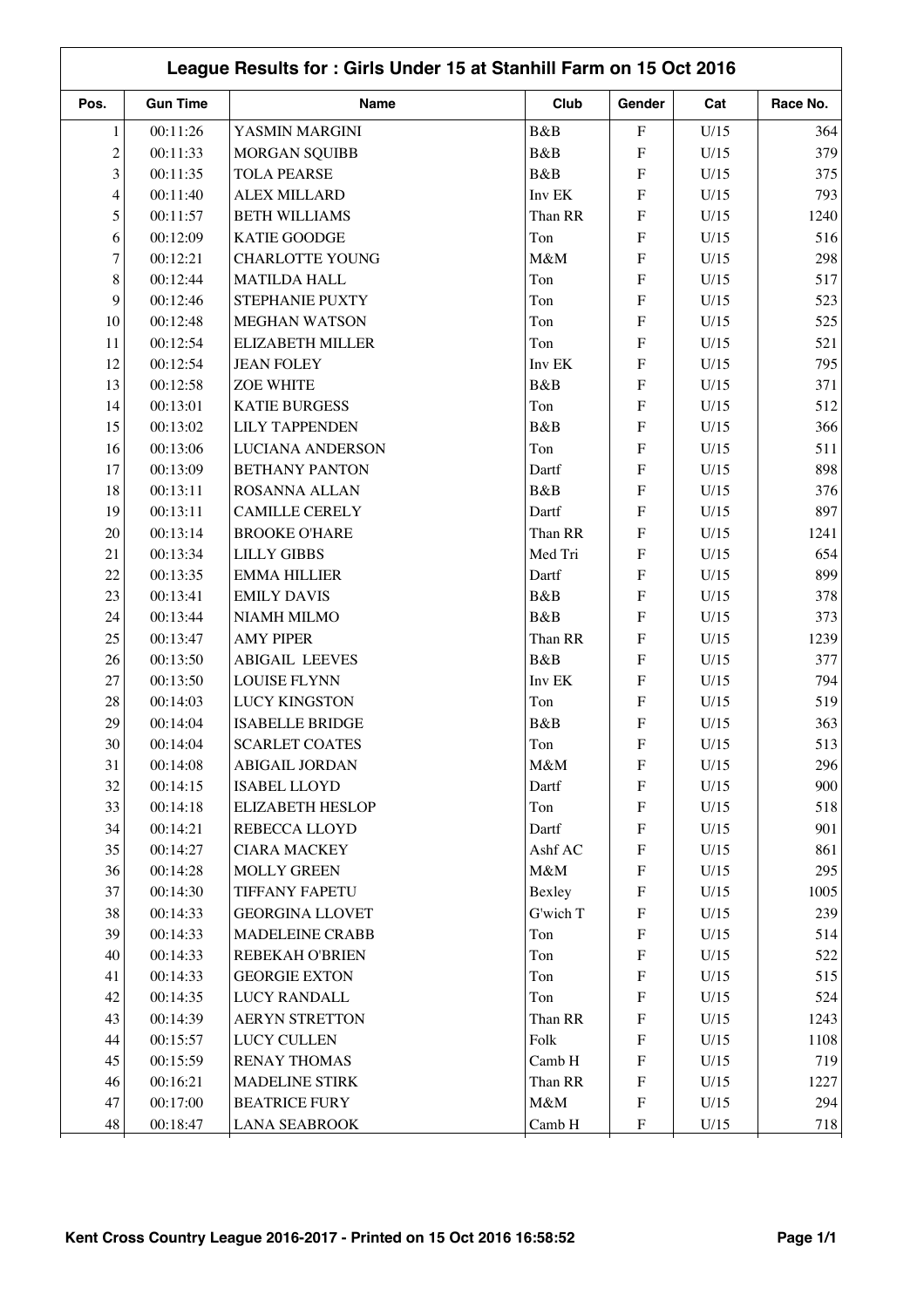|                | League Results for: Boys Under 15 at Stanhill Farm on 15 Oct 2016 |                          |            |             |              |          |  |  |
|----------------|-------------------------------------------------------------------|--------------------------|------------|-------------|--------------|----------|--|--|
| Pos.           | <b>Gun Time</b>                                                   | Name                     | Club       | Gender      | Cat          | Race No. |  |  |
| $\mathbf{1}$   | 00:13:00                                                          | <b>CHARLIE BRISLEY</b>   | Inv EK     | $\mathbf M$ | U/15         | 808      |  |  |
| $\overline{c}$ | 00:13:07                                                          | <b>MATTHEW FRANCIS</b>   | Camb H     | $\mathbf M$ | U/15         | 846      |  |  |
| 3              | 00:13:12                                                          | <b>ARCHIE MAY</b>        | Dartf      | $\mathbf M$ | U/15         | 769      |  |  |
| 4              | 00:13:26                                                          | <b>FIN HARVEY</b>        | Ton        | $\mathbf M$ | U/15         | 532      |  |  |
| 5              | 00:13:31                                                          | <b>MATTHEW STONIER</b>   | Inv EK     | $\mathbf M$ | U/15         | 971      |  |  |
| 6              | 00:13:32                                                          | <b>TOBY EMM</b>          | Ton        | $\mathbf M$ | U/15         | 528      |  |  |
| $\tau$         | 00:13:33                                                          | <b>BASHIRI RYAN</b>      | M&M        | $\mathbf M$ | U/15         | 115      |  |  |
| 8              | 00:13:35                                                          | FRASER GORDON            | Ton        | $\mathbf M$ | U/15         | 529      |  |  |
| 9              | 00:13:41                                                          | PETER GUY                | B&B        | $\mathbf M$ | U/15         | 441      |  |  |
| 10             | 00:13:46                                                          | HAMISH REILLY            | M&M        | $\mathbf M$ | U/15         | 114      |  |  |
| 11             | 00:13:49                                                          | <b>TED HIGGINS</b>       | Bexley     | $\mathbf M$ | U/15         | 1019     |  |  |
| 12             | 00:13:54                                                          | <b>ADAM VAN DER PLAS</b> | Ton        | $\mathbf M$ | U/15         | 538      |  |  |
| 13             | 00:13:58                                                          | <b>ROWAN FUSS</b>        | B&B        | $\mathbf M$ | U/15         | 438      |  |  |
| 14             | 00:14:05                                                          | <b>JOSEPH GEORGIADIS</b> | B&B        | $\mathbf M$ | U/15         | 440      |  |  |
| 15             | 00:14:10                                                          | <b>JACK HIGGINS</b>      | Bexley     | $\mathbf M$ | U/15         | 1018     |  |  |
| 16             | 00:14:11                                                          | RONNIE STOWELL           | Bexley     | $\mathbf M$ | U/15         | 1020     |  |  |
| 17             | 00:14:13                                                          | <b>OSCAR PARRICK</b>     | Inv EK     | $\mathbf M$ | U/15         | 811      |  |  |
| 18             | 00:14:13                                                          | <b>JOHANNES SADLER</b>   | M&M        | $\mathbf M$ | U/15         | 106      |  |  |
| 19             | 00:14:14                                                          | <b>CAMERON MACRAE</b>    | Than RR    | $\mathbf M$ | U/15         | 1246     |  |  |
| 20             | 00:14:16                                                          | <b>BENJAMIN GARDINER</b> | B&B        | $\mathbf M$ | U/15         | 439      |  |  |
| 21             | 00:14:17                                                          | <b>CALEB MEIER</b>       | <b>BGA</b> | $\mathbf M$ | U/15         | 37       |  |  |
| 22             | 00:14:21                                                          | OSCAR HEANEY-BRUFAL      | B&B        | $\mathbf M$ | U/15         | 442      |  |  |
| 23             | 00:14:33                                                          | <b>SAM NEWSON</b>        | Inv EK     | $\mathbf M$ | U/15         | 809      |  |  |
| 24             | 00:14:35                                                          | DANIEL MCGLYNN           | M&M        | $\mathbf M$ | U/15         | 113      |  |  |
| 25             | 00:14:40                                                          | <b>LESTER HINE</b>       | <b>BGA</b> | $\mathbf M$ | U/15         | 33       |  |  |
| 26             | 00:14:47                                                          | <b>BRETT BAKER</b>       | G'wich T   | $\mathbf M$ | U/15         | 229      |  |  |
| 27             | 00:14:48                                                          | <b>KEIR LUNDY</b>        | B&B        | $\mathbf M$ | U/15         | 446      |  |  |
| $28\,$         | 00:14:50                                                          | <b>JOSHUA O'BRIEN</b>    | Ton        | $\mathbf M$ | U/15         | 534      |  |  |
| 29             | 00:14:50                                                          | <b>CAMERON SWATTON</b>   | B&B        | $\mathbf M$ | U/15         | 451      |  |  |
| 30             | 00:14:52                                                          | <b>REECE PERKINS</b>     | M&M        | M           | U/15         | 105      |  |  |
| 31             | 00:14:54                                                          | TOM GRAY                 | Ton        | M           | U/15         | 530      |  |  |
| 32             | 00:14:57                                                          | <b>MATTHEW CRANE</b>     | Bexley     | $\mathbf M$ | U/15         | 1021     |  |  |
| 33             | 00:15:02                                                          | <b>BEN MCNALLY</b>       | Dartf      | $\mathbf M$ | U/15         | 754      |  |  |
| 34             | 00:15:03                                                          | <b>GEORGE SEERY</b>      | Than AC    | $\mathbf M$ | U/15         | 1144     |  |  |
| 35             | 00:15:04                                                          | <b>ELLIOT WRAIGHT</b>    | Inv EK     | $\mathbf M$ | U/15         | 813      |  |  |
| 36             | 00:15:04                                                          | <b>ALEX SANDBERG</b>     | Ton        | $\mathbf M$ | U/15         | 537      |  |  |
| 37             | 00:15:05                                                          | <b>JUSTIN STROVER</b>    | B&B        | $\mathbf M$ | U/15         | 449      |  |  |
| 38             | 00:15:06                                                          | SAMUEL MONACO            | Camb H     | $\mathbf M$ | U/15         | 848      |  |  |
| 39             | 00:15:06                                                          | <b>DANIEL SEATON</b>     | Judd Sch   | $\mathbf M$ | U/15         | 1176     |  |  |
| 40             | 00:15:12                                                          | <b>ALEX THOMPSON</b>     | Ton        | $\mathbf M$ | U/15         | 1156     |  |  |
| 41             | 00:15:13                                                          | <b>CAMERON SHARP</b>     | Dartf      | $\mathbf M$ | U/15         | 759      |  |  |
| 42             | 00:15:13                                                          | <b>OLIVER BURGESS</b>    | Dartf      | $\mathbf M$ | U/15         | 762      |  |  |
| 43             | 00:15:26                                                          | <b>ALEX DONNELLY</b>     | $M\&M$     | $\mathbf M$ | U/15         | 104      |  |  |
| 44             | 00:15:27                                                          | <b>OLIVER WESTON</b>     | Inv EK     | $\mathbf M$ | U/15         | 812      |  |  |
| 45             | 00:15:28                                                          | <b>TOBY EVANS</b>        | Camb H     | $\mathbf M$ |              | 845      |  |  |
| 46             | 00:15:28                                                          | LUKEÂ STRINGER           | $M\&M$     | $\mathbf M$ | U/15<br>U/15 | 116      |  |  |
| 47             | 00:15:30                                                          | <b>TOBY ROSS</b>         | Ton        | $\mathbf M$ | U/15         | 536      |  |  |
| 48             | 00:15:30                                                          | <b>JACK CHILDS</b>       | $M\&M$     | $\mathbf M$ | U/15         | 111      |  |  |
| 49             |                                                                   |                          |            |             |              | 445      |  |  |
|                | 00:15:30                                                          | JAKE LENG                | B&B        | ${\bf M}$   | U/15         |          |  |  |
| 50             | 00:15:43                                                          | <b>BEN BLAKE</b>         | $M\&M$     | M           | U/15         | 118      |  |  |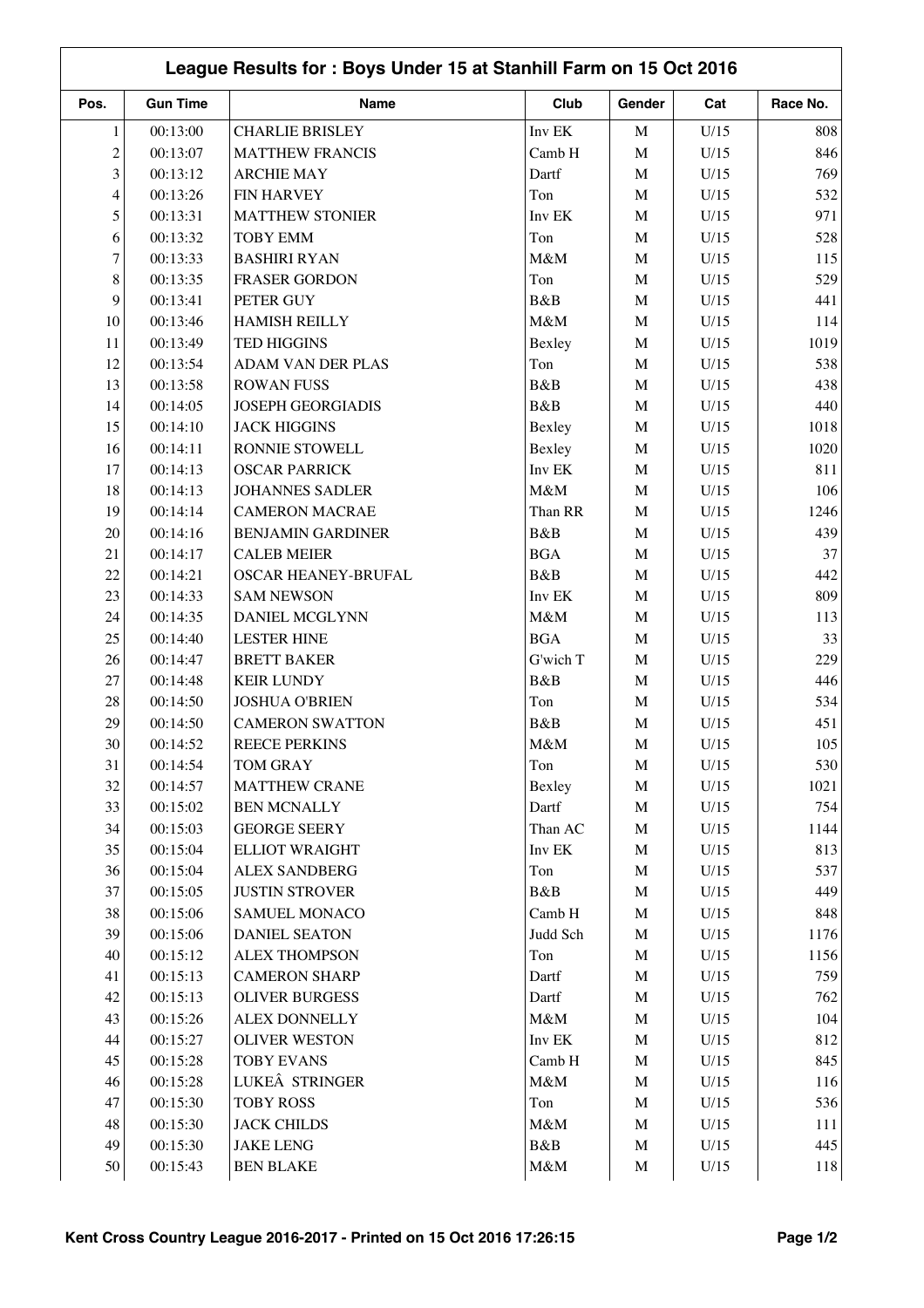| League Results for: Boys Under 15 at Stanhill Farm on 15 Oct 2016 |                 |                          |             |              |      |          |  |
|-------------------------------------------------------------------|-----------------|--------------------------|-------------|--------------|------|----------|--|
| Pos.                                                              | <b>Gun Time</b> | <b>Name</b>              | Club        | Gender       | Cat  | Race No. |  |
| 51                                                                | 00:15:46        | <b>JACK BENSON</b>       | Ton         | $\mathbf M$  | U/15 | 526      |  |
| 52                                                                | 00:15:46        | <b>MATTHEW POND</b>      | B&B         | $\mathbf M$  | U/15 | 447      |  |
| 53                                                                | 00:15:48        | <b>ALEX HOLLIDAY</b>     | Inv EK      | $\mathbf M$  | U/15 | 810      |  |
| 54                                                                | 00:16:08        | <b>ARCHIE POTTS</b>      | Judd Sch    | $\mathbf M$  | U/15 | 1172     |  |
| 55                                                                | 00:16:10        | <b>LUKE SIMPSON</b>      | <b>B</b> &B | $\mathbf M$  | U/15 | 448      |  |
| 56                                                                | 00:16:15        | <b>JOE FOX</b>           | Inv EK      | $\mathbf M$  | U/15 | 807      |  |
| 57                                                                | 00:16:19        | WILLIAM CLARK            | Ton         | $\mathbf M$  | U/15 | 527      |  |
| 58                                                                | 00:16:26        | <b>JOE TURNBULL</b>      | Weald Tri   | M            | U/15 | 629      |  |
| 59                                                                | 00:16:27        | <b>ISAAC THOMAS</b>      | <b>MPP</b>  | $\mathbf{M}$ | U/15 | 1162     |  |
| 60                                                                | 00:16:27        | <b>GARETH KOPPSCHALL</b> | <b>BGA</b>  | M            | U/15 | 35       |  |
| 61                                                                | 00:16:34        | <b>SPENCER ELPHICK</b>   | Padd W      | $\mathbf M$  | U/15 | 1073     |  |
| 62                                                                | 00:16:47        | <b>LEO BRADEN</b>        | B&B         | M            | U/15 | 437      |  |
| 63                                                                | 00:16:52        | <b>NATE OLDFIELD</b>     | Bexley      | M            | U/15 | 1022     |  |
| 64                                                                | 00:16:55        | <b>SEB LARGE</b>         | B&B         | $\mathbf M$  | U/15 | 444      |  |
| 65                                                                | 00:17:03        | <b>JAMES ACKHURST</b>    | Inv EK      | $\mathbf M$  | U/15 | 826      |  |
| 66                                                                | 00:17:07        | <b>ADAM MITCHELL</b>     | M&M         | M            | U/15 | 922      |  |
| 67                                                                | 00:17:07        | <b>JOHN MULFORD</b>      | Judd Sch    | $\mathbf M$  | U/15 | 1179     |  |
| 68                                                                | 00:17:11        | <b>RONNIE DAY</b>        | Judd Sch    | $\mathbf M$  | U/15 | 1171     |  |
| 69                                                                | 00:17:12        | WILLIAM BUTTERWORTH      | Bexley      | $\mathbf M$  | U/15 | 1017     |  |
| 70                                                                | 00:17:14        | <b>BOBBY ROGERS</b>      | Judd Sch    | $\mathbf M$  | U/15 | 1174     |  |
| 71                                                                | 00:17:34        | WILL KINGSWOOD           | Judd Sch    | $\mathbf M$  | U/15 | 1173     |  |
| 72                                                                | 00:17:39        | ETHAN KITTERIDGE         | B&B         | $\mathbf M$  | U/15 | 443      |  |
| 73                                                                | 00:17:46        | FREDDIE BAYNHAM          | Judd Sch    | $\mathbf M$  | U/15 | 1175     |  |
| 74                                                                | 00:18:06        | <b>SAMMY GOSLING</b>     | <b>MPP</b>  | M            | U/15 | 1163     |  |
| 75                                                                | 00:18:08        | <b>JACOB MURRAY</b>      | <b>MPP</b>  | $\mathbf M$  | U/15 | 1161     |  |
| 76                                                                | 00:18:13        | <b>JAMES ENGLISH</b>     | Swale       | $\mathbf M$  | U/15 | 187      |  |
| 77                                                                | 00:18:19        | <b>CHARLES WINTON</b>    | B&B         | M            | U/15 | 452      |  |
| 78                                                                | 00:18:44        | <b>SCOTT PAIGE</b>       | Ton         | M            | U/15 | 535      |  |
| 79                                                                | 00:21:24        | <b>JOSEPH HRABE</b>      | Dartf       | $\mathbf M$  | U/15 | 1067     |  |
| 80                                                                | 00:21:41        | <b>AMEN EGUAVOEN</b>     | Camb H      | M            | U/15 | 844      |  |
| 81                                                                | 00:22:06        | <b>OLIVER SIMPSON</b>    | <b>MPP</b>  | $\mathbf M$  | U/15 | 706      |  |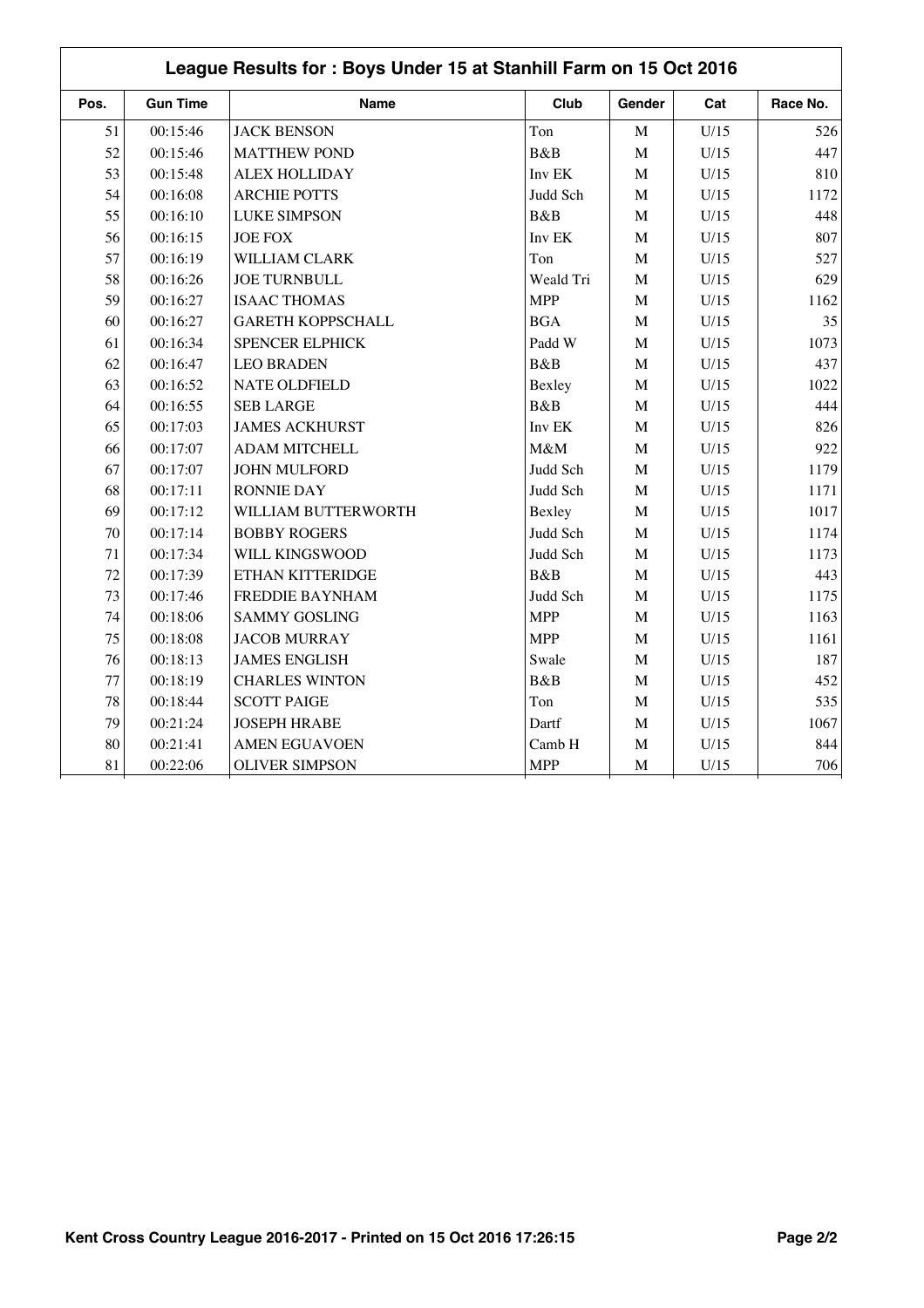| League Results for: Women Under 17 at Stanhill Farm on 15 Oct 2016 |                 |                         |           |                |      |          |  |
|--------------------------------------------------------------------|-----------------|-------------------------|-----------|----------------|------|----------|--|
| Pos.                                                               | <b>Gun Time</b> | <b>Name</b>             | Club      | Gender         | Cat  | Race No. |  |
| $\mathbf{1}$                                                       | 00:11:42        | PHOEBE BARKER           | Ton       | $\overline{F}$ | U/17 | 539      |  |
| $\overline{c}$                                                     | 00:12:09        | <b>CHLOE SHARP</b>      | Dartf     | $\mathbf F$    | U/17 | 890      |  |
| $\overline{3}$                                                     | 00:12:39        | <b>LOLA WHEELER</b>     | M&M       | F              | U/17 | 321      |  |
| $\overline{4}$                                                     | 00:12:48        | <b>LARA ATKINSON</b>    | Camb H    | $\mathbf{F}$   | U/17 | 720      |  |
| 5                                                                  | 00:12:52        | <b>MADALINA SAMOLIA</b> | B&B       | F              | U/17 | 357      |  |
| 6                                                                  | 00:13:11        | MILLIE SMITH            | B&B       | $\overline{F}$ | U/17 | 359      |  |
| $\overline{7}$                                                     | 00:13:14        | <b>ELLA FOX</b>         | Inv EK    | $\overline{F}$ | U/17 | 799      |  |
| 8                                                                  | 00:13:19        | <b>GRACE SCOPES</b>     | B&B       | $\mathbf F$    | U/17 | 355      |  |
| 9                                                                  | 00:13:20        | <b>AMY LEACH</b>        | B&B       | F              | U/17 | 349      |  |
| 10                                                                 | 00:13:24        | <b>REBECCA BURFORD</b>  | Dartf     | F              | U/17 | 889      |  |
| 11                                                                 | 00:13:32        | <b>CLARA TYLER</b>      | Ton       | $\overline{F}$ | U/17 | 547      |  |
| 12                                                                 | 00:13:34        | <b>CARLOTTA WEITZEL</b> | B&B       | F              | U/17 | 348      |  |
| 13                                                                 | 00:13:37        | <b>GRACE FLEMING</b>    | Ton       | $\overline{F}$ | U/17 | 544      |  |
| 14                                                                 | 00:14:00        | <b>GENEVIEVE ALLAN</b>  | B&B       | F              | U/17 | 346      |  |
| 15                                                                 | 00:14:17        | <b>JESSICA SELLAR</b>   | B&B       | $\mathbf{F}$   | U/17 | 356      |  |
| 16                                                                 | 00:14:18        | <b>ALICE MOUNT</b>      | Inv EK    | F              | U/17 | 796      |  |
| 17                                                                 | 00:14:37        | <b>KARRIANNE BELL</b>   | M&M       | $\mathbf{F}$   | U/17 | 320      |  |
| 18                                                                 | 00:14:39        | <b>ABIANNE COATES</b>   | Ton       | F              | U/17 | 540      |  |
| 19                                                                 | 00:14:39        | <b>HOLLY GORDON</b>     | Ton       | $\overline{F}$ | U/17 | 545      |  |
| 20                                                                 | 00:15:08        | STEPHANIE TAYLOR        | B&B       | F              | U/17 | 358      |  |
| 21                                                                 | 00:15:21        | <b>MONAY THOMAS</b>     | Camb H    | $\mathbf{F}$   | U/17 | 724      |  |
| 22                                                                 | 00:15:27        | <b>ELIZABETH CLARKE</b> | Weald Tri | F              | U/17 | 1214     |  |
| 23                                                                 | 00:15:36        | <b>CLAUDIA BATES</b>    | Dartf     | $\mathbf{F}$   | U/17 | 893      |  |
| 24                                                                 | 00:15:49        | <b>ELIZA LAWRENCE</b>   | Bexley    | F              | U/17 | 1007     |  |
| 25                                                                 | 00:15:51        | <b>HANNAH CAPEY</b>     | G'wich T  | $\mathbf F$    | U/17 | 231      |  |
| 26                                                                 | 00:15:53        | PHOEBE COOPER           | Bexley    | F              | U/17 | 1006     |  |
| 27                                                                 | 00:16:16        | <b>JASMINE FAIRMAN</b>  | Dartf     | $\mathbf F$    | U/17 | 895      |  |
| 28                                                                 | 00:16:33        | <b>CIARA MITCHELL</b>   | Camb H    | F              | U/17 | 722      |  |
| 29                                                                 | 00:16:54        | <b>JADE SMITH</b>       | Dartf     | $\mathbf F$    | U/17 | 892      |  |
| 30                                                                 | 00:17:02        | <b>GABI STANNARD</b>    | Ashf AC   | $\mathbf F$    | U/17 | 862      |  |
| 31                                                                 | 00:18:25        | <b>ALICE ENGLISH</b>    | Swale     | $\mathbf F$    | U/17 | 186      |  |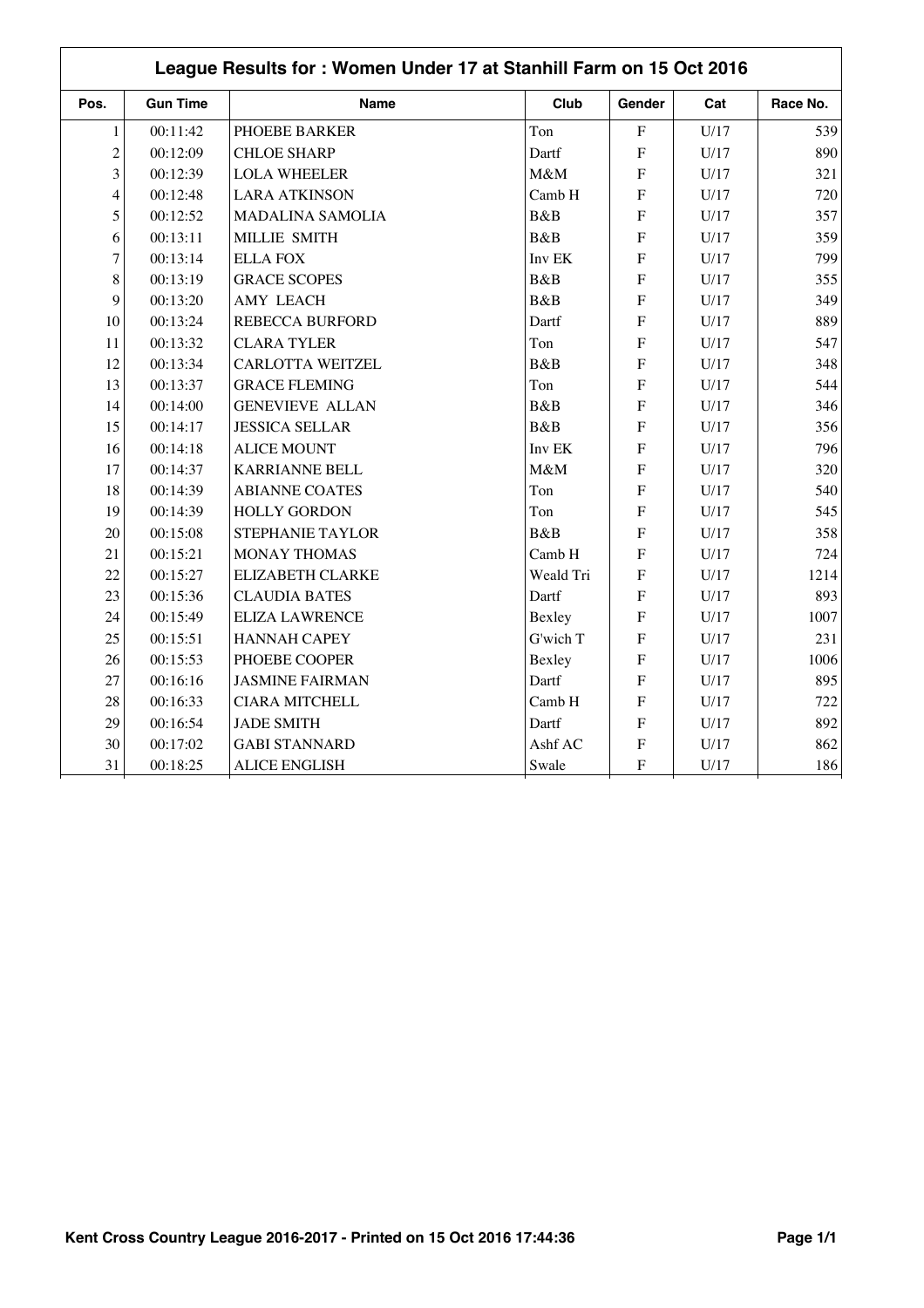|      | League Results for: Women Under 20 at Stanhill Farm on 15 Oct 2016 |                      |          |        |      |          |  |  |  |
|------|--------------------------------------------------------------------|----------------------|----------|--------|------|----------|--|--|--|
| Pos. | <b>Gun Time</b>                                                    | <b>Name</b>          | Club     | Gender | Cat  | Race No. |  |  |  |
|      | 00:14:16                                                           | <b>BONNIE MAUGEY</b> | Dartf    | F      | U/20 | 6129     |  |  |  |
| 2    | 00:14:51                                                           | <b>MOLLY HAWKINS</b> | Camb H   | F      | U/20 | 6123     |  |  |  |
| 3    | 00:14:55                                                           | <b>HOLLY DIXON</b>   | G'wich T | F      | U/20 | 6104     |  |  |  |
| 4    | 00:15:45                                                           | <b>SOPHIE FENNER</b> | Camb H   | F      | U/20 | 6122     |  |  |  |
|      | 00:18:36                                                           | <b>SHELLEY CLARK</b> | Camb H   | F      | U/20 | 6130     |  |  |  |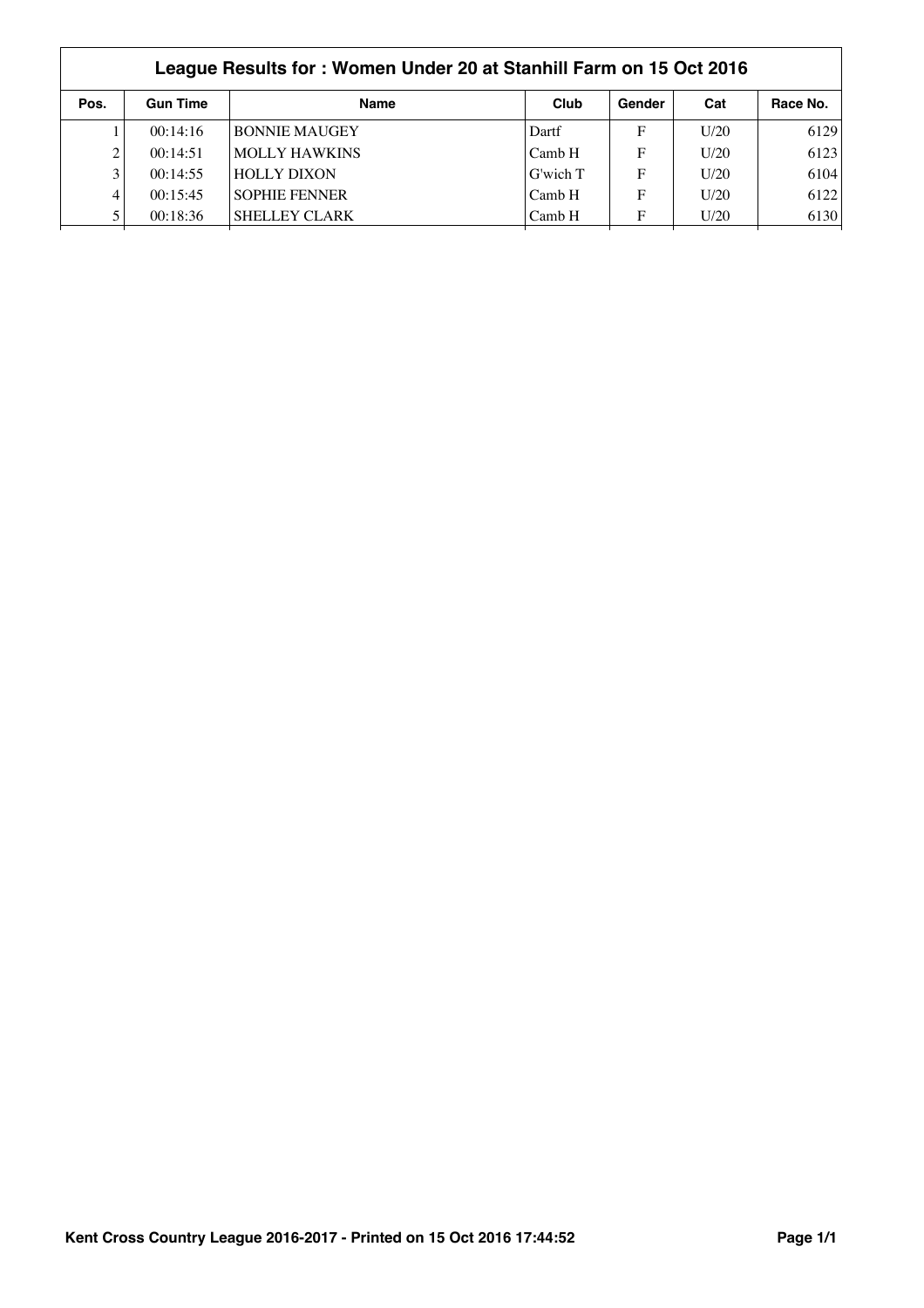|                | League Results for: Men Under 17 at Stanhill Farm on 15 Oct 2016 |                              |                     |             |                 |              |  |  |
|----------------|------------------------------------------------------------------|------------------------------|---------------------|-------------|-----------------|--------------|--|--|
| Pos.           | <b>Gun Time</b>                                                  | Name                         | Club                | Gender      | Cat             | Race No.     |  |  |
| $\mathbf{1}$   | 00:17:19                                                         | <b>JAMES PUXTY</b>           | Ton                 | $\mathbf M$ | U/17            | 559          |  |  |
| $\overline{c}$ | 00:17:27                                                         | <b>DAN SEAGROVE</b>          | Ton                 | $\mathbf M$ | U/17            | 563          |  |  |
| 3              | 00:17:32                                                         | <b>SIMON COPPARD</b>         | Ton                 | $\mathbf M$ | U/17            | 550          |  |  |
| $\overline{4}$ | 00:17:38                                                         | <b>DANIEL BLADES</b>         | Ton                 | $\mathbf M$ | U/17            | 548          |  |  |
| 5              | 00:17:44                                                         | <b>BEDE PITCAIRN-KNOWLES</b> | Ton                 | $\mathbf M$ | U/17            | 558          |  |  |
| 6              | 00:17:46                                                         | NOAH ARMITAGE-HOOKES         | Camb H              | $\mathbf M$ | U/17            | 851          |  |  |
| 7              | 00:17:53                                                         | <b>CHARLIE LINDSAY</b>       | Ton                 | $\mathbf M$ | U/17            | 556          |  |  |
| 8              | 00:17:55                                                         | MICHAEL EAGLING              | B&B                 | $\mathbf M$ | U/17            | 457          |  |  |
| 9              | 00:18:02                                                         | <b>JOSHUA OLAWUNMI</b>       | Camb H              | $\mathbf M$ | U/17            | 855          |  |  |
| 10             | 00:18:02                                                         | <b>JOSEPH GRIFFITHS</b>      | Inv EK              | $\mathbf M$ | U/17            | 815          |  |  |
| 11             | 00:18:05                                                         | <b>JAMES STONEY</b>          | Ton                 | $\mathbf M$ | U/17            | 564          |  |  |
| 12             | 00:18:13                                                         | JACQUES CUNNINGHAM-MARSH     | M&M                 | $\mathbf M$ | U/17            | 125          |  |  |
| 13             | 00:18:18                                                         | <b>LEWIS MILLS</b>           | B&B                 | $\mathbf M$ | U/17            | 460          |  |  |
| 14             | 00:18:23                                                         | MARSHALL SMITH               | Ashf AC             | $\mathbf M$ | U/17            | 866          |  |  |
| 15             | 00:18:27                                                         | <b>QUINN AUSTIN</b>          | M&M                 | $\mathbf M$ | U/17            | 123          |  |  |
| 16             | 00:18:35                                                         | <b>OSCAR HUSSEY</b>          | B&B                 | $\mathbf M$ | U/17            | 459          |  |  |
| 17             | 00:18:39                                                         | <b>MARCUS ETHERIDGE</b>      | Inv EK              | $\mathbf M$ | U/17            | 816          |  |  |
| 18             | 00:18:41                                                         | TOM MANNING                  | Dartf               | $\mathbf M$ | U/17            | 758          |  |  |
| 19             | 00:18:43                                                         | <b>CALLUM MYATT</b>          | B&B                 | $\mathbf M$ | U/17            | 461          |  |  |
| 20             | 00:18:46                                                         | <b>ISAAC HARDING</b>         | Ton                 | $\mathbf M$ | U/17            | 554          |  |  |
| 21             | 00:18:50                                                         | <b>COLE GIBBENS</b>          | Inv EK              | $\mathbf M$ | U/17            | 818          |  |  |
| 22             | 00:18:56                                                         | <b>JAMIE BINGHAM</b>         | Ton                 | $\mathbf M$ | U/17            | 1157         |  |  |
| 23             | 00:18:56                                                         | <b>JAMES ROLLS</b>           | Dartf               | $\mathbf M$ | U/17            | 760          |  |  |
| 24             | 00:18:59                                                         | <b>LUKE REEVES</b>           | Ton                 | $\mathbf M$ | U/17            | 561          |  |  |
| 25             | 00:19:14                                                         | LUCAS TAYLOR-COSTIN          | Dartf               | $\mathbf M$ | U/17            | 757          |  |  |
| 26             | 00:19:18                                                         | TOM SIMPSON                  | Camb H              | $\mathbf M$ | U/17            | 856          |  |  |
| 27             | 00:19:20                                                         | <b>BEN BROOKS</b>            | Ton                 | $\mathbf M$ | U/17            | 549          |  |  |
| 28             | 00:19:22                                                         | <b>MATTHEW EMMERSON</b>      | Ton                 | $\mathbf M$ | U/17            | 553          |  |  |
| 29             | 00:19:36                                                         | <b>LANCE BLOUGH</b>          | <b>BGA</b>          | $\mathbf M$ | U/17            | 31           |  |  |
| 30             | 00:19:40                                                         | <b>JAEDEN KLEINSASSER</b>    | <b>BGA</b>          | M           | U/17            | 34           |  |  |
| 31             | 00:19:43                                                         | <b>CHARLES ANDREWS</b>       | B&B                 | $\mathbf M$ | U/17            | 454          |  |  |
| 32             | 00:19:48                                                         | OWEN FEATHERSTONE            | M&M                 | $\mathbf M$ | U/17            | 122          |  |  |
| 33             | 00:19:53                                                         | <b>EVAN HINE</b>             | <b>BGA</b>          | $\mathbf M$ | U/17            | 32           |  |  |
| 34             | 00:19:57                                                         | <b>MATHEW RANDALL</b>        | Ton                 | $\mathbf M$ | U/17            | 560          |  |  |
| 35             | 00:19:59                                                         | <b>ZEKE MAENDEL</b>          | <b>BGA</b>          | $\mathbf M$ | U/17            | 36           |  |  |
| 36             | 00:20:18                                                         | <b>HARRY YOUNG</b>           | Padd W              | $\mathbf M$ | $\mathrm{U}/17$ | 1068         |  |  |
| 37             | 00:20:32                                                         | <b>AARON ROWLAND</b>         | Padd W              | $\mathbf M$ | U/17            | 1074         |  |  |
| 38             | 00:20:37                                                         | <b>LEWIS WARREN</b>          | B&B                 | $\mathbf M$ | U/17            | 453          |  |  |
| 39             | 00:20:49                                                         | <b>NOAH ROBERTSON</b>        | Bexley              | $\mathbf M$ | U/17            | 1026         |  |  |
| 40             | 00:21:02                                                         | <b>JAMIE THOMPSON</b>        | Ton                 | $\mathbf M$ | $\mathrm{U}/17$ | 565          |  |  |
| 41             | 00:21:13                                                         | <b>REGAN THOMAS</b>          |                     | $\mathbf M$ | U/17            | 1023         |  |  |
| 42             | 00:21:42                                                         | THOMAS CLARK                 | Bexley<br>Weald Tri | $\mathbf M$ | U/17            | 637          |  |  |
| 43             | 00:21:45                                                         | HENRY SWANDALE               | Than RR             | $\mathbf M$ | $\mathrm{U}/17$ | 1252         |  |  |
| 44             | 00:21:55                                                         | <b>JULIUS MOSS</b>           | Judd Sch            | $\mathbf M$ | U/17            | 1170         |  |  |
| 45             |                                                                  | <b>TAIT LAMB</b>             | Dartf               | $\mathbf M$ | U/17            | 753          |  |  |
|                | 00:21:59                                                         |                              |                     |             |                 |              |  |  |
| 46<br>47       | 00:22:24                                                         | <b>SAM HALLETT</b>           | $M\&M$              | $\mathbf M$ | U/17            | 1257<br>1169 |  |  |
|                | 00:22:29                                                         | ADAM WINNIFRITH              | Judd Sch            | $\mathbf M$ | U/17            |              |  |  |
| 48             | 00:22:43                                                         | <b>JAMES LONG</b>            | ${\rm Folk}$        | $\mathbf M$ | U/17            | 1099         |  |  |
| 49             | 00:22:56                                                         | TERRENCE MEIER               | $\rm BGA$           | $\mathbf M$ | U/17            | 38           |  |  |
| 50             | 00:24:43                                                         | MOHAMMED ELMI                | SFactor             | $\mathbf M$ | U/17            | 984          |  |  |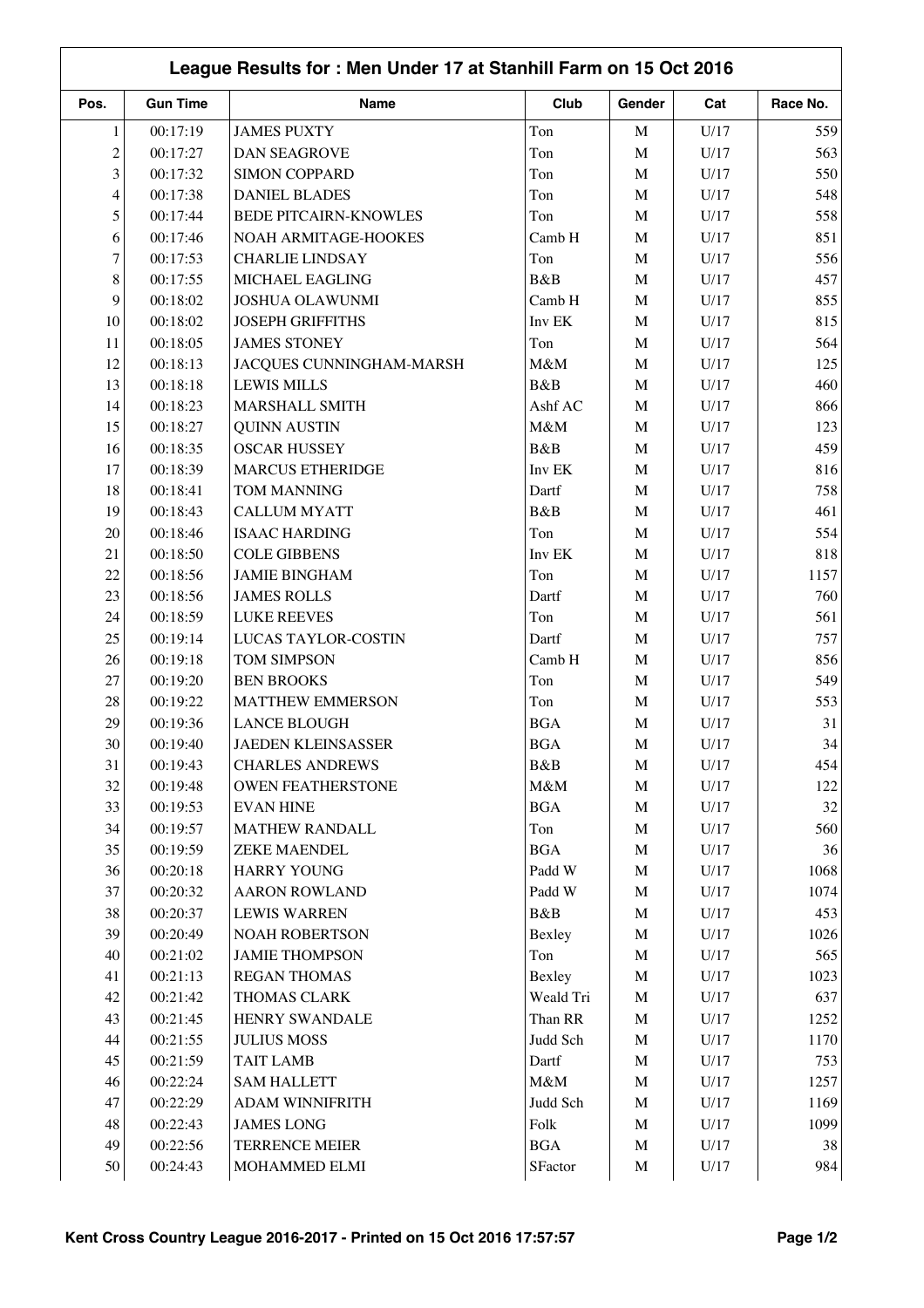|      | League Results for: Men Under 17 at Stanhill Farm on 15 Oct 2016 |                       |      |        |      |          |  |  |  |
|------|------------------------------------------------------------------|-----------------------|------|--------|------|----------|--|--|--|
| Pos. | <b>Gun Time</b>                                                  | <b>Name</b>           | Club | Gender | Cat  | Race No. |  |  |  |
| 51   | 00:24:43                                                         | <b>ICHRIS SWINFEN</b> | B&B  | M      | U 17 | 463      |  |  |  |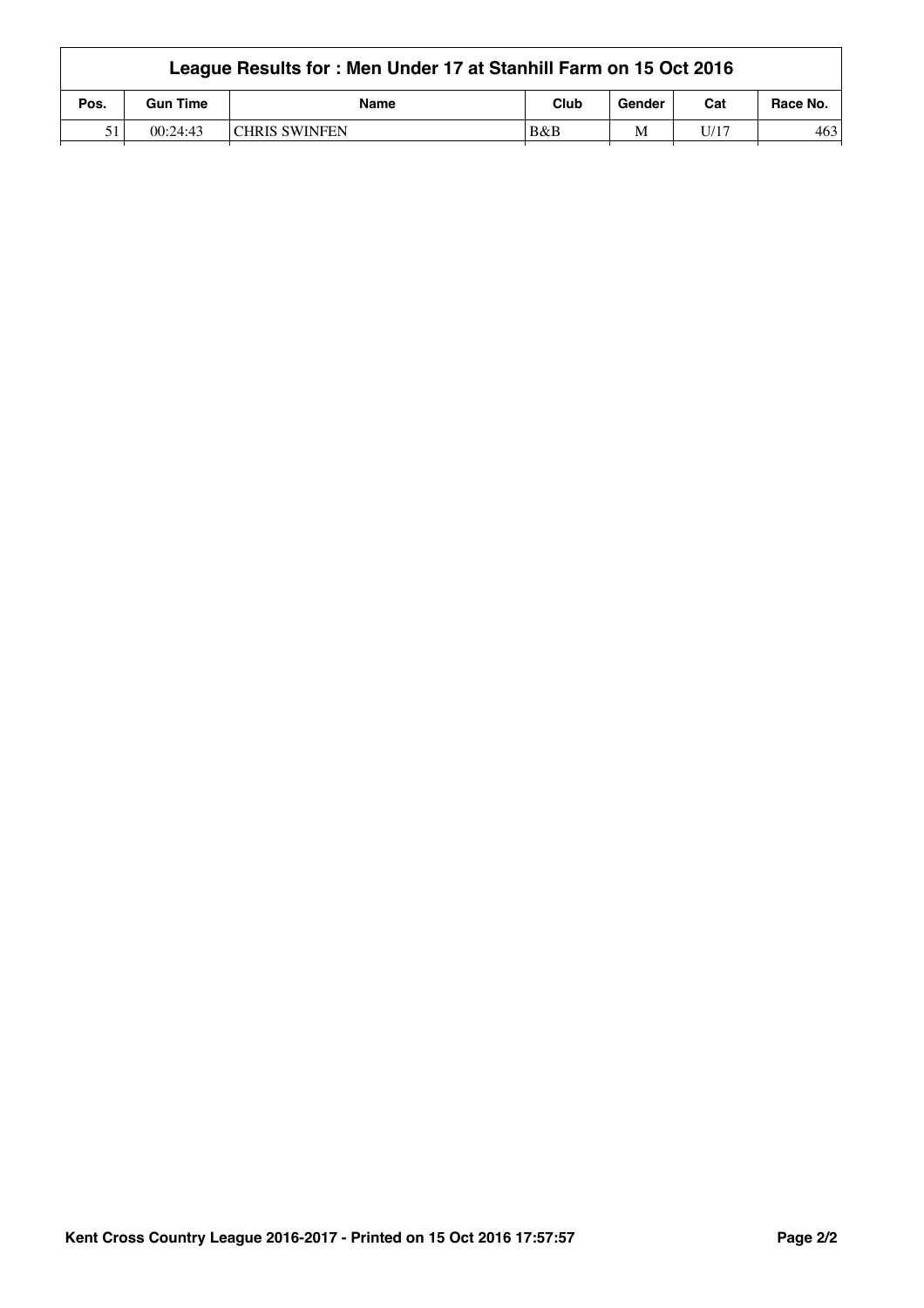| <b>Gun Time</b> |                      |                                                                                                                                                                                                                                                                 |        |      |          |
|-----------------|----------------------|-----------------------------------------------------------------------------------------------------------------------------------------------------------------------------------------------------------------------------------------------------------------|--------|------|----------|
|                 | <b>Name</b>          | Club                                                                                                                                                                                                                                                            | Gender | Cat  | Race No. |
| 00:17:22        | <b>CAMERON PAYAS</b> | $M\&M$                                                                                                                                                                                                                                                          | M      | U/20 | 2009     |
| 00:17:58        |                      | <b>BGA</b>                                                                                                                                                                                                                                                      | M      | U/20 | 2002     |
| 00:18:04        |                      | M&M                                                                                                                                                                                                                                                             | M      | U/20 | 2039     |
| 00:18:10        |                      | Camb H                                                                                                                                                                                                                                                          | M      | U/20 | 2033     |
| 00:18:27        |                      | <b>BGA</b>                                                                                                                                                                                                                                                      | M      | U/20 | 2003     |
| 00:18:30        |                      | Dartf                                                                                                                                                                                                                                                           | M      | U/20 | 2030     |
| 00:18:54        |                      | $M\&M$                                                                                                                                                                                                                                                          | M      | U/20 | 2013     |
| 00:19:02        |                      | <b>BGA</b>                                                                                                                                                                                                                                                      | M      | U/20 | 2001     |
| 00:19:11        |                      | M&M                                                                                                                                                                                                                                                             | M      | U/20 | 2010     |
| 00:19:16        |                      | $M\&M$                                                                                                                                                                                                                                                          | M      | U/20 | 2007     |
| 00:19:28        |                      | Dartf                                                                                                                                                                                                                                                           | M      | U/20 | 2031     |
| 00:22:04        |                      | Ashf AC                                                                                                                                                                                                                                                         | M      | U/20 | 2035     |
|                 |                      | <b>SIMEON KLEINSASSER</b><br><b>MAX READ</b><br><b>BAYLEY MASSEY</b><br><b>LESTER NOBLE</b><br><b>KIERAN HUGHES</b><br><b>MAXWELL PHILLIPS</b><br>STEPHEN KEIDERLING<br><b>MARLEY GODDEN</b><br><b>CALLUM BROOKS</b><br><b>CONNOR BURFORD</b><br>AHFEROM GOITOM |        |      |          |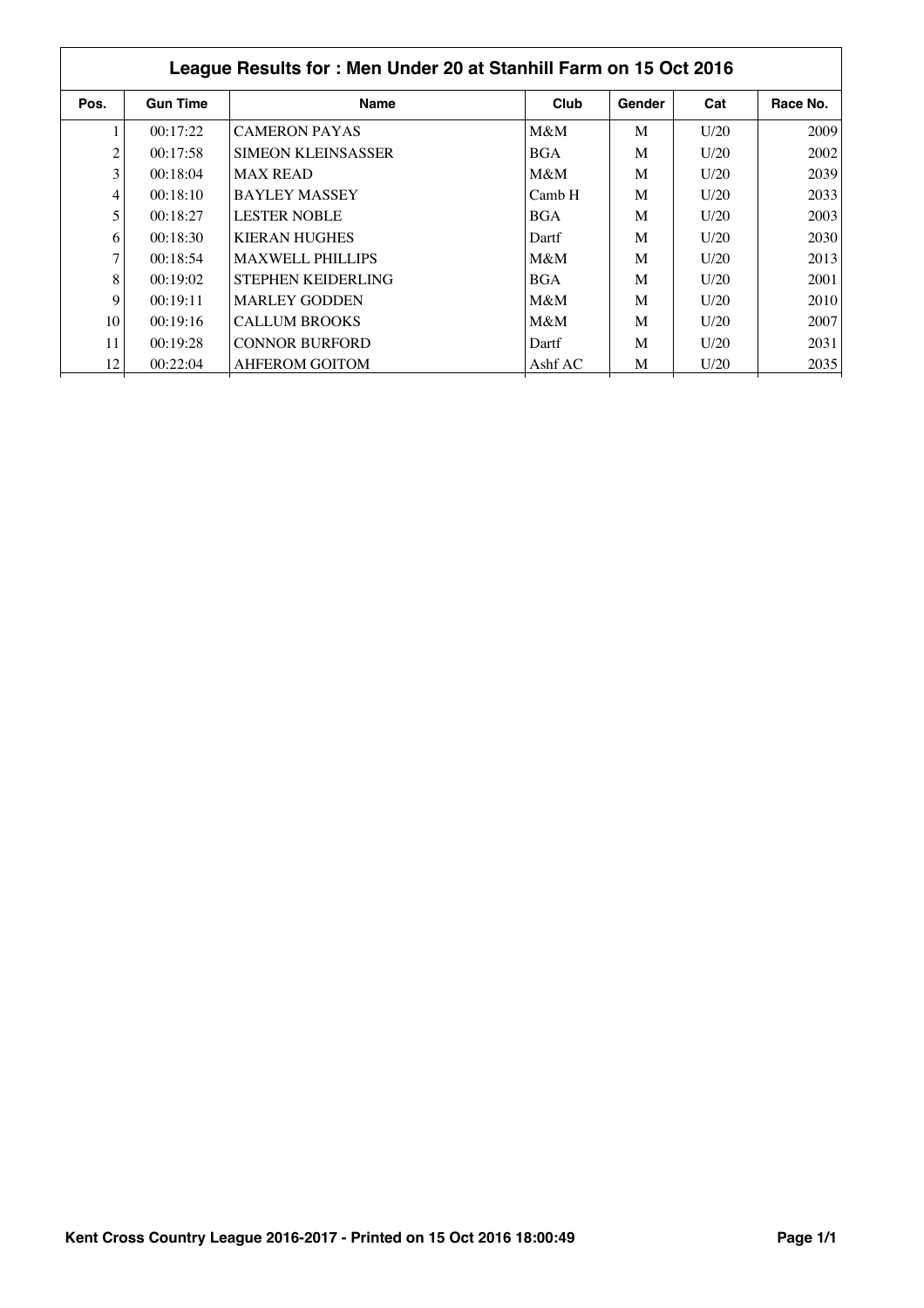|                | League Results for: Senior Women at Stanhill Farm on 15 Oct 2016 |                        |           |                           |                 |          |  |
|----------------|------------------------------------------------------------------|------------------------|-----------|---------------------------|-----------------|----------|--|
| Pos.           | <b>Gun Time</b>                                                  | Name                   | Club      | Gender                    | Cat             | Race No. |  |
| 1              | 00:18:34                                                         | NICOLE TAYLOR          | Ton       | $\boldsymbol{\mathrm{F}}$ | Senior          | 571      |  |
| $\overline{c}$ | 00:19:32                                                         | <b>LILLY COWARD</b>    | Inv EK    | ${\bf F}$                 | U/20            | 6128     |  |
| 3              | 00:19:37                                                         | <b>MARIA HESLOP</b>    | Padd W    | ${\bf F}$                 | V <sub>45</sub> | 284      |  |
| 4              | 00:19:57                                                         | <b>JESSICA KEENE</b>   | B&B       | ${\bf F}$                 | U/20            | 6114     |  |
| 5              | 00:20:38                                                         | <b>LIZ WEEKS</b>       | M&M       | ${\bf F}$                 | V35             | 317      |  |
| 6              | 00:20:40                                                         | <b>LUCY MARLOW</b>     | Camb H    | ${\bf F}$                 | Senior          | 1113     |  |
| $\tau$         | 00:20:43                                                         | STEPHANIE HEARN        | M&M       | ${\bf F}$                 | Senior          | 314      |  |
| 8              | 00:20:54                                                         | <b>KELSEY FUSS</b>     | B&B       | ${\bf F}$                 | U/20            | 6116     |  |
| 9              | 00:20:58                                                         | <b>BETH ARMSTRONG</b>  | Bexley    | ${\bf F}$                 | Senior          | 1155     |  |
| 10             | 00:21:01                                                         | <b>HANNAH EWENS</b>    | CP-Tri    | ${\bf F}$                 | Senior          | 45       |  |
| 11             | 00:21:02                                                         | TINA OLDERSHAW         | Padd W    | ${\bf F}$                 | V <sub>45</sub> | 283      |  |
| 12             | 00:21:02                                                         | <b>LOUISE KNIGHT</b>   | M&M       | ${\bf F}$                 | V40             | 315      |  |
| 13             | 00:21:08                                                         | <b>CLAIRE DAY</b>      | Padd W    | ${\bf F}$                 | V35             | 281      |  |
| 14             | 00:21:22                                                         | <b>SHAUNA PAICE</b>    | Ton       | ${\bf F}$                 | Senior          | 568      |  |
| 15             | 00:21:24                                                         | <b>LUCY THOMPSON</b>   | Ton       | ${\bf F}$                 | U/20            | 6120     |  |
| 16             | 00:21:37                                                         | <b>SARAH SHEPHEARD</b> | Padd W    | ${\bf F}$                 | Senior          | 280      |  |
| 17             | 00:21:37                                                         | <b>SASHA HOUGHTON</b>  | Ton       | ${\bf F}$                 | V40             | 567      |  |
| 18             | 00:21:37                                                         | <b>SARAH BELAON</b>    | B&B       | ${\bf F}$                 | V35             | 329      |  |
| 19             | 00:21:45                                                         | PRU CLEMENTS           | Tun W     | ${\bf F}$                 | V40             | 703      |  |
| 20             | 00:21:51                                                         | <b>JENNIFER NEAL</b>   | B&B       | ${\bf F}$                 | V <sub>45</sub> | 322      |  |
| 21             | 00:21:54                                                         | <b>LORNA CLOWES</b>    | B&B       | ${\bf F}$                 | Senior          | 337      |  |
| 22             | 00:21:56                                                         | <b>LYNNE CHAMPION</b>  | I&I       | ${\bf F}$                 | V <sub>45</sub> | 17       |  |
| 23             | 00:22:02                                                         | <b>JENNY FOWLER</b>    | M&M       | ${\bf F}$                 | V40             | 311      |  |
| 24             | 00:22:06                                                         | NIKKI GOODWIN          | Folk      | ${\bf F}$                 | V35             | 1092     |  |
| 25             | 00:22:14                                                         | <b>DONNA MEWIS</b>     | Beck      | ${\bf F}$                 | V <sub>45</sub> | 1130     |  |
| 26             | 00:22:19                                                         | ANNIETTA REBINDAINE    | Larkf     | ${\bf F}$                 | Senior          | 1220     |  |
| 27             | 00:22:20                                                         | JACQUELINE O'REILLY    | S'oaks AC | ${\bf F}$                 | Senior          | 779      |  |
| 28             | 00:22:22                                                         | <b>ASHLEY PEARSON</b>  | Orp       | ${\bf F}$                 | V40             | 606      |  |
| 29             | 00:22:26                                                         | <b>HANNAH ROBERTS</b>  | Dartf     | ${\bf F}$                 | V35             | 872      |  |
| $30\,$         | 00:22:35                                                         | <b>SARAH HALL</b>      | Inv EK    | $\boldsymbol{\mathrm{F}}$ | U/20            | 6126     |  |
| 31             | 00:22:38                                                         | <b>ROSE BAKER</b>      | Camb H    | ${\bf F}$                 | V50             | 927      |  |
| 32             | 00:22:40                                                         | TRACEY WILKINSON-BEGG  | Folk      | ${\bf F}$                 | V50             | 1088     |  |
| 33             | 00:22:45                                                         | RACHEL WINTERBOTTOM    | S.Kent    | ${\bf F}$                 | Senior          | 93       |  |
| 34             | 00:22:48                                                         | <b>HANNAH BRADLEY</b>  | Dartf RR  | ${\bf F}$                 | Senior          | 993      |  |
| 35             | 00:22:52                                                         | <b>ELISE RENDALL</b>   | Padd W    | ${\bf F}$                 | V35             | 282      |  |
| 36             | 00:22:52                                                         | <b>MARNIE ELLISON</b>  | Dartf RR  | ${\bf F}$                 | V40             | 998      |  |
| 37             | 00:22:54                                                         | <b>CATRIONA TUPLIN</b> | CP-Tri    | ${\bf F}$                 | V40             | 55       |  |
| 38             | 00:22:56                                                         | <b>SARAH HOTHAM</b>    | Inv EK    | ${\bf F}$                 | V40             | 801      |  |
| 39             | 00:22:59                                                         | <b>JANE BRADSHAW</b>   | B&B       | ${\bf F}$                 | V40             | 324      |  |
| 40             | 00:23:05                                                         | <b>SARA ELMQVIST</b>   | B&B       | ${\bf F}$                 | V40             | 327      |  |
| 41             | 00:23:07                                                         | LUCY PITCAIRN-KNOWLES  | Ton       | $\boldsymbol{\mathrm{F}}$ | V50             | 569      |  |
| 42             | 00:23:12                                                         | <b>JILLIAN HOLFORD</b> | Tun W     | ${\bf F}$                 | V <sub>45</sub> | 676      |  |
| 43             | 00:23:16                                                         | ANN FULLER             | Dartf RR  | $\boldsymbol{\mathrm{F}}$ | V50             | 999      |  |
| 44             | 00:23:28                                                         | <b>BRIONY WALSH</b>    | Ashf AC   | ${\bf F}$                 | Senior          | 287      |  |
| 45             | 00:23:31                                                         | <b>JENNY TOMEI</b>     | B&B       | $\boldsymbol{\mathrm{F}}$ | Senior          | 331      |  |
| 46             | 00:23:31                                                         | <b>DAWN SANDERS</b>    | Bexley    | $\boldsymbol{\mathrm{F}}$ | V <sub>45</sub> | 1055     |  |
| 47             | 00:23:45                                                         | DANIELLE CRITCHLEY     | B&B       | ${\bf F}$                 | Senior          | 333      |  |
| 48             | 00:23:51                                                         | <b>LISA ATKINSON</b>   | Camb H    | ${\bf F}$                 | V <sub>45</sub> | 1149     |  |
| 49             | 00:23:55                                                         | STEPHANIE WOOD         | Dartf     | $\boldsymbol{\mathrm{F}}$ | V50             | 877      |  |
| 50             | 00:23:58                                                         | <b>LOUISE WALKER</b>   | G'wich T  | ${\bf F}$                 | V40             | 226      |  |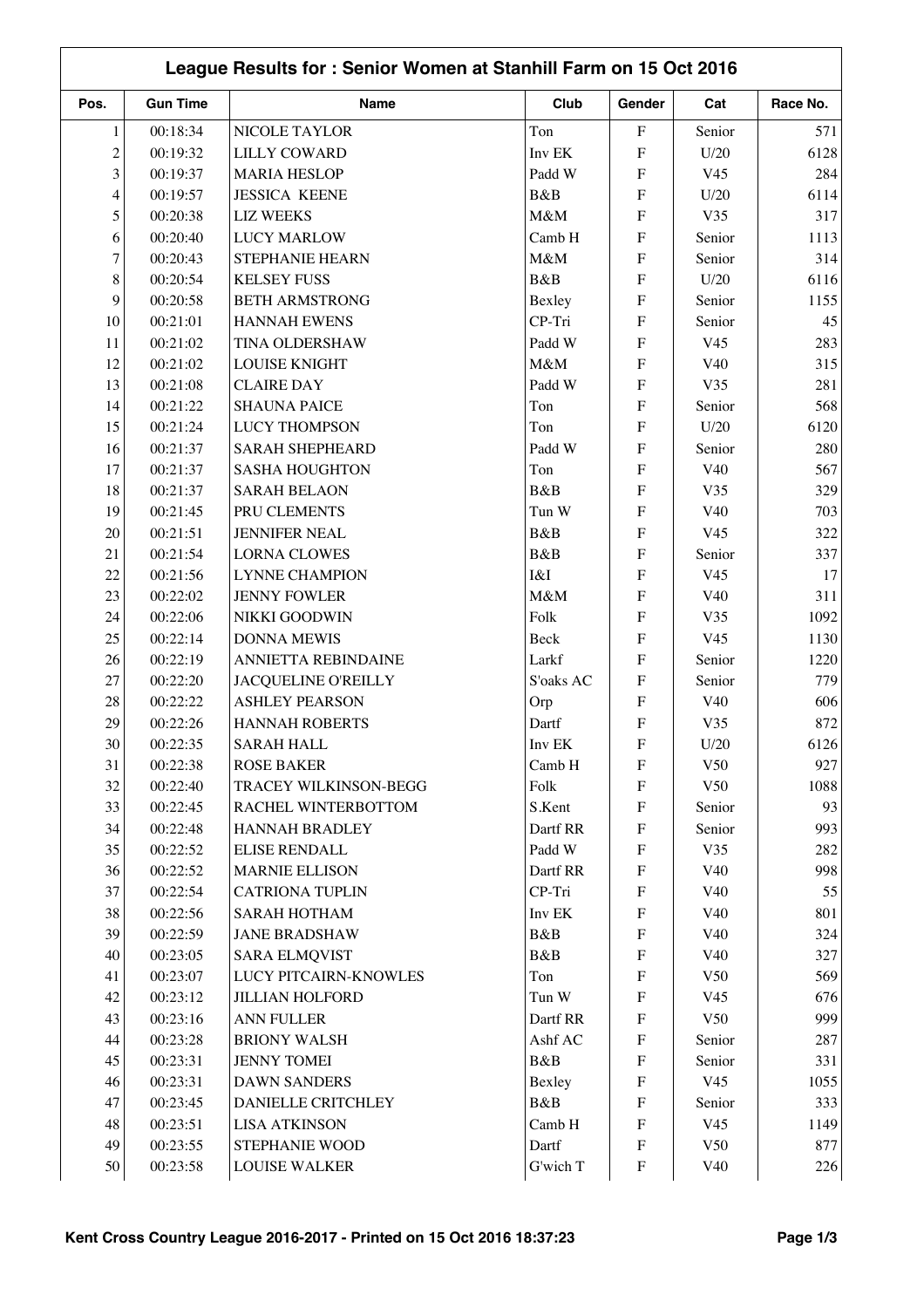|      | League Results for: Senior Women at Stanhill Farm on 15 Oct 2016 |                          |            |                           |                 |          |  |  |
|------|------------------------------------------------------------------|--------------------------|------------|---------------------------|-----------------|----------|--|--|
| Pos. | <b>Gun Time</b>                                                  | Name                     | Club       | Gender                    | Cat             | Race No. |  |  |
| 51   | 00:24:05                                                         | <b>MARIE WATSON</b>      | S.Kent     | ${\bf F}$                 | V <sub>50</sub> | 92       |  |  |
| 52   | 00:24:07                                                         | <b>RACHEL FAGG</b>       | Ton        | $\mathbf{F}$              | V40             | 566      |  |  |
| 53   | 00:24:07                                                         | VICKY TALBOT-ROSNER      | Inv EK     | $\boldsymbol{\mathrm{F}}$ | V <sub>55</sub> | 803      |  |  |
| 54   | 00:24:11                                                         | <b>SUE GODSELL</b>       | G'wich T   | $\mathbf{F}$              | V35             | 200      |  |  |
| 55   | 00:24:16                                                         | <b>CHRISTINE BOND</b>    | Camb H     | $\mathbf{F}$              | V <sub>50</sub> | 926      |  |  |
| 56   | 00:24:22                                                         | REBECCA DYER             | Ashf AC    | $\boldsymbol{\mathrm{F}}$ | V35             | 286      |  |  |
| 57   | 00:24:24                                                         | <b>NINA RIDGE</b>        | Ton        | $\boldsymbol{\mathrm{F}}$ | V40             | 570      |  |  |
| 58   | 00:24:25                                                         | <b>LISA BERKMAN</b>      | Swale      | $\mathbf F$               | V40             | 185      |  |  |
| 59   | 00:24:27                                                         | NATASHA RAGGETT          | CP-Tri     | $\mathbf{F}$              | Senior          | 51       |  |  |
| 60   | 00:24:32                                                         | <b>EMMA DODDS</b>        | G'wich T   | $\boldsymbol{\mathrm{F}}$ | Senior          | 198      |  |  |
| 61   | 00:24:33                                                         | <b>JACKIE KING</b>       | I&I        | $\mathbf{F}$              | V <sub>45</sub> | 12       |  |  |
| 62   | 00:24:42                                                         | <b>SALLY SHEWELL</b>     | S'oaks AC  | $\mathbf{F}$              | V <sub>55</sub> | 778      |  |  |
| 63   | 00:24:44                                                         | <b>HELEN GARRETT</b>     | CP-Tri     | $\mathbf{F}$              | V50             | 47       |  |  |
| 64   | 00:24:45                                                         | <b>JESSICA DANDO</b>     | Dartf      | $\mathbf{F}$              | Senior          | 886      |  |  |
| 65   | 00:24:46                                                         | <b>ALISON WILLIAMS</b>   | M&M        | $\boldsymbol{\mathrm{F}}$ | V40             | 319      |  |  |
| 66   | 00:24:49                                                         | <b>AURELIA OSBOURNE</b>  | Beck       | $\boldsymbol{\mathrm{F}}$ | V35             | 1129     |  |  |
| 67   | 00:24:51                                                         | <b>MO FAZAKERLEY</b>     | M&M        | $\mathbf{F}$              | V50             | 316      |  |  |
| 68   | 00:24:53                                                         | <b>EMILY PARRY</b>       | CP-Tri     | $\boldsymbol{\mathrm{F}}$ | V35             | 49       |  |  |
| 69   | 00:25:02                                                         | <b>DONNA MARTIN</b>      | Camb H     | $\mathbf{F}$              | Senior          | 934      |  |  |
| 70   | 00:25:03                                                         | <b>SALLY GEORGE</b>      | I&I        | $\mathbf{F}$              | V35             | 26       |  |  |
| 71   | 00:25:04                                                         | <b>HOLLY ROBSON</b>      | CP-Tri     | $\boldsymbol{\mathrm{F}}$ | Senior          | 52       |  |  |
| 72   | 00:25:05                                                         | <b>ABBI BRISSENDEN</b>   | S.Kent     | $\boldsymbol{\mathrm{F}}$ | V35             | 85       |  |  |
| 73   | 00:25:08                                                         | <b>ANNA SIMMONS</b>      | Camb H     | ${\bf F}$                 | Senior          | 1114     |  |  |
| 74   | 00:25:15                                                         | <b>JANE PENDERED</b>     | Weald Tri  | $\mathbf{F}$              | V50             | 627      |  |  |
| 75   | 00:25:30                                                         | <b>JENNY BUTTERFIELD</b> | G'wich T   | $\mathbf{F}$              | V35             | 195      |  |  |
| 76   | 00:25:31                                                         | <b>DENISE ROSE</b>       | Dartf RR   | $\mathbf{F}$              | V50             | 992      |  |  |
| 77   | 00:25:45                                                         | <b>LESLEY MERCER</b>     | Tun W      | $\mathbf{F}$              | V40             | 692      |  |  |
| 78   | 00:25:45                                                         | <b>CAROL TSANG</b>       | Tun W      | $\mathbf{F}$              | V40             | 693      |  |  |
| 79   | 00:26:01                                                         | <b>JO HOVENDEN</b>       | Med Tri    | $\mathbf F$               | Senior          | 649      |  |  |
| 80   | 00:26:11                                                         | SALLY DAWODU-TALABI      | I&I        | F                         | V50             | $25\,$   |  |  |
| 81   | 00:26:12                                                         | <b>AMY WEEDEN</b>        | <b>RRM</b> | $\boldsymbol{\mathrm{F}}$ | Senior          | 170      |  |  |
| 82   | 00:26:12                                                         | <b>LAUREN FEARN</b>      | S.Kent     | $\boldsymbol{\mathrm{F}}$ | Senior          | 84       |  |  |
| 83   | 00:26:14                                                         | <b>ANTONIA TATNELL</b>   | Weald Tri  | $\boldsymbol{\mathrm{F}}$ | V40             | 632      |  |  |
| 84   | 00:26:14                                                         | <b>CATRIONA WATTS</b>    | Folk       | $\boldsymbol{\mathrm{F}}$ | V45             | 1103     |  |  |
| 85   | 00:26:19                                                         | <b>JOANNE MURPHY</b>     | Camb H     | $\boldsymbol{\mathrm{F}}$ | V <sub>55</sub> | 1260     |  |  |
| 86   | 00:26:20                                                         | <b>DONELLE YAPP</b>      | B&B        | $\boldsymbol{\mathrm{F}}$ | Senior          | 336      |  |  |
| 87   | 00:26:23                                                         | <b>NADJA BROUWER</b>     | G'wich T   | $\boldsymbol{\mathrm{F}}$ | V35             | 194      |  |  |
| 88   | 00:26:26                                                         | STELLA RICHARDSON        | Tun W      | $\boldsymbol{\mathrm{F}}$ | V60             | 698      |  |  |
| 89   | 00:26:26                                                         | HELEN NYBERG-MITROI      | Dartf      | $\boldsymbol{\mathrm{F}}$ | V35             | 873      |  |  |
| 90   | 00:26:30                                                         | <b>JODY STOAKES</b>      | Folk       | $\boldsymbol{\mathrm{F}}$ | V35             | 1093     |  |  |
| 91   | 00:26:51                                                         | <b>ELIZABETH IVES</b>    | Dartf      | $\boldsymbol{\mathrm{F}}$ | V <sub>45</sub> | 875      |  |  |
| 92   | 00:27:37                                                         | <b>ALEXANDRA DIX</b>     | CP-Tri     | $\boldsymbol{\mathrm{F}}$ | Senior          | 44       |  |  |
| 93   | 00:27:37                                                         | <b>LYNNE MORGAN</b>      | Dartf      | $\boldsymbol{\mathrm{F}}$ | V35             | 874      |  |  |
| 94   | 00:27:39                                                         | SAMANTHA HAYES           | Weald Tri  | $\boldsymbol{\mathrm{F}}$ | V45             | 1217     |  |  |
| 95   | 00:27:39                                                         | <b>LISA WILD</b>         | <b>RRM</b> | $\boldsymbol{\mathrm{F}}$ | V40             | 168      |  |  |
| 96   | 00:27:40                                                         | <b>GAIL TURBUTT</b>      | Folk       | $\boldsymbol{\mathrm{F}}$ | V40             | 1077     |  |  |
| 97   | 00:27:43                                                         | <b>JANICE MOOREKITE</b>  | Larkf      | $\boldsymbol{\mathrm{F}}$ | V <sub>55</sub> | 29       |  |  |
| 98   | 00:27:43                                                         | <b>MANDY JARVIS</b>      | Bexley     | $\boldsymbol{\mathrm{F}}$ | V50             | 1259     |  |  |
| 99   | 00:27:49                                                         | <b>SUE JAMES</b>         | Padd W     | $\boldsymbol{\mathrm{F}}$ | V <sub>65</sub> | 279      |  |  |
| 100  | 00:27:53                                                         | JENNY BALDOCK            | <b>RRM</b> | $\boldsymbol{\mathrm{F}}$ | V <sub>55</sub> | 179      |  |  |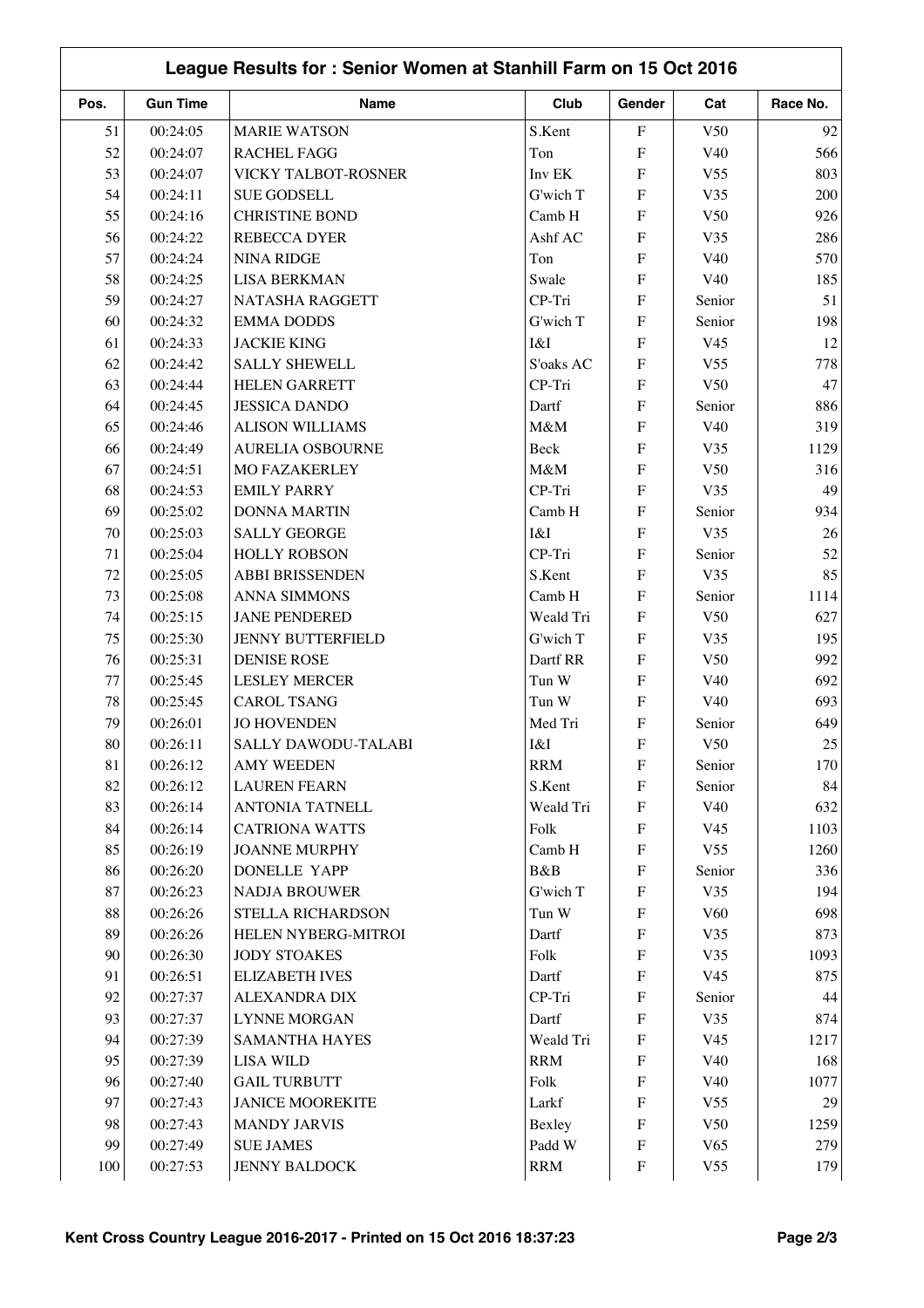| Pos. | <b>Gun Time</b> | Name                      | Club       | Gender                    | Cat             | Race No. |
|------|-----------------|---------------------------|------------|---------------------------|-----------------|----------|
| 101  | 00:27:54        | <b>RENEE-MARIE YOUNG</b>  | Dartf      | $\rm F$                   | V <sub>45</sub> | 876      |
| 102  | 00:27:58        | <b>SUSAN EDWARDS</b>      | Camb H     | $\boldsymbol{\mathrm{F}}$ | V <sub>55</sub> | 929      |
| 103  | 00:28:06        | <b>EMMALONG</b>           | Folk       | F                         | V <sub>45</sub> | 1098     |
| 104  | 00:28:11        | <b>LAURA FINCH</b>        | Orp        | $\boldsymbol{\mathrm{F}}$ | V35             | 611      |
| 105  | 00:28:11        | <b>JANE WHEELER</b>       | Ashf AC    | $\boldsymbol{\mathrm{F}}$ | V <sub>45</sub> | 289      |
| 106  | 00:28:26        | <b>FRANCES NESTOR</b>     | Camb H     | $\boldsymbol{\mathrm{F}}$ | V50             | 932      |
| 107  | 00:28:38        | <b>CATHERINE PINCHEN</b>  | G'wich T   | $\boldsymbol{\mathrm{F}}$ | V50             | 216      |
| 108  | 00:29:09        | CLAIRE PEPPIAT-WILDMAN    | <b>RRM</b> | $\boldsymbol{\mathrm{F}}$ | V35             | 169      |
| 109  | 00:29:12        | <b>SARAH DODDS</b>        | Bexley     | $\boldsymbol{\mathrm{F}}$ | V35             | 1261     |
| 110  | 00:29:19        | <b>LISA DONALDSON</b>     | G'wich T   | $\boldsymbol{\mathrm{F}}$ | V50             | 244      |
| 111  | 00:29:30        | <b>ANITA DUBERY</b>       | Orp        | $\boldsymbol{\mathrm{F}}$ | V50             | 616      |
| 112  | 00:29:35        | MONICA WHITEFIELD         | Camb H     | $\mathbf F$               | V50             | 937      |
| 113  | 00:29:38        | <b>TANIA YATES</b>        | I&I        | $\boldsymbol{\mathrm{F}}$ | V <sub>55</sub> | 191      |
| 114  | 00:29:39        | <b>LOUISE ALAN-SMITH</b>  | CP-Tri     | F                         | V <sub>55</sub> | 39       |
| 115  | 00:29:46        | <b>DAWN DOBBERSON</b>     | Bexley     | $\boldsymbol{\mathrm{F}}$ | V50             | 1060     |
| 116  | 00:29:47        | <b>MARIA MACDONALD</b>    | Camb H     | $\boldsymbol{\mathrm{F}}$ | V <sub>60</sub> | 930      |
| 117  | 00:29:53        | <b>RUKI SIDHWA</b>        | CP-Tri     | $\boldsymbol{\mathrm{F}}$ | V50             | 53       |
| 118  | 00:29:56        | <b>KATIE BAREFORD</b>     | Bexley     | $\boldsymbol{\mathrm{F}}$ | V35             | 1154     |
| 119  | 00:29:56        | <b>MOLLY STEWART</b>      | Med Tri    | ${\bf F}$                 | U/20            | 6121     |
| 120  | 00:30:08        | <b>EMMA HARKINS</b>       | G'wich T   | ${\bf F}$                 | Senior          | 203      |
| 121  | 00:30:25        | <b>KIRSTIE TAYLOR</b>     | Dartf      | $\boldsymbol{\mathrm{F}}$ | V40             | 881      |
| 122  | 00:30:39        | <b>ALISON JELLY</b>       | Folk       | $\boldsymbol{\mathrm{F}}$ | V <sub>60</sub> | 1110     |
| 123  | 00:30:59        | <b>ANNA ROWLAND</b>       | Camb H     | $\boldsymbol{\mathrm{F}}$ | V <sub>55</sub> | 931      |
| 124  | 00:31:02        | <b>LUISA ABELA</b>        | Orp        | $\boldsymbol{\mathrm{F}}$ | Senior          | 618      |
| 125  | 00:31:07        | NICKY BUTTERWORTH         | Bexley     | $\boldsymbol{\mathrm{F}}$ | V50             | 1051     |
| 126  | 00:31:38        | <b>KAT FORD</b>           | M&M        | $\mathbf{F}$              | Senior          | 924      |
| 127  | 00:31:38        | STEPHANIE HAM             | Bexley     | $\boldsymbol{\mathrm{F}}$ | V40             | 1053     |
| 128  | 00:32:08        | <b>GERALDINE LEGON</b>    | Bexley     | $\boldsymbol{\mathrm{F}}$ | V <sub>55</sub> | 1056     |
| 129  | 00:33:20        | <b>JANICE MUNDAY</b>      | Dartf      | F                         | V40             | 880      |
| 130  | 00:33:20        | <b>KIM TAYLOR</b>         | Dartf      | $\boldsymbol{\mathrm{F}}$ | V35             | 882      |
| 131  | 00:33:40        | <b>TINA EKE</b>           | Folk       | $\boldsymbol{\mathrm{F}}$ | V <sub>55</sub> | 1079     |
| 132  | 00:33:41        | <b>ELIZABETH LAWRENCE</b> | Bexley     | $\boldsymbol{\mathrm{F}}$ | V40             | 1054     |
| 133  | 00:34:40        | <b>GILLIAN MANNING</b>    | Dartf      | $\boldsymbol{\mathrm{F}}$ | V <sub>55</sub> | 879      |
| 134  | 00:37:06        | <b>HILARY LOGAN</b>       | G'wich T   | $\boldsymbol{F}$          | V35             | 211      |
| 135  | 00:41:07        | <b>JEANNETTE GILES</b>    | I&I        | $\boldsymbol{\mathrm{F}}$ | V75             | 16       |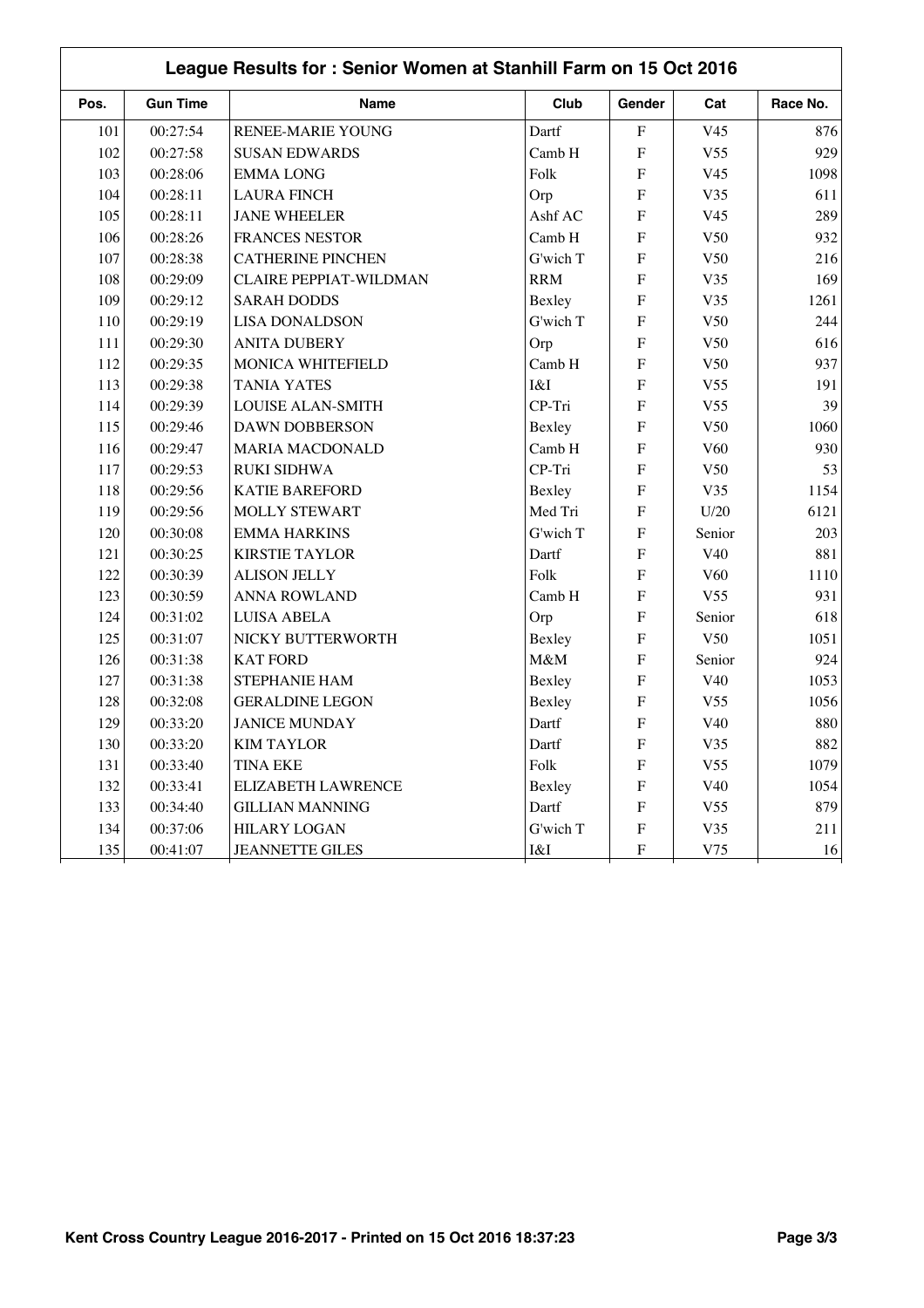|      | League Results for: Veteran Men Over 70 at Stanhill Farm on 15 Oct 2016 |                          |           |        |     |          |  |  |
|------|-------------------------------------------------------------------------|--------------------------|-----------|--------|-----|----------|--|--|
| Pos. | <b>Gun Time</b>                                                         | <b>Name</b>              | Club      | Gender | Cat | Race No. |  |  |
|      | 00:25:38                                                                | PETER HADLEY             | Camb H    | M      | V70 | 734      |  |  |
|      | 00:26:32                                                                | <b>DAVID MOOREKITE</b>   | Larkf     | M      | V75 | 30       |  |  |
|      | 00:28:36                                                                | <b>VERNON THOMAS</b>     | G'wich T  | M      | V70 | 223      |  |  |
| 4    | 00:29:55                                                                | <b>IAN BRACKEN</b>       | Weald Tri | M      | V75 | 639      |  |  |
|      | 00:35:06                                                                | RICHARD PITCAIRN-KNOWLES | S'oaks AC | M      | V80 | 772      |  |  |
| 6    | 00:41:39                                                                | <b>BRYON TAYLOR</b>      | Tun W     | M      | V75 | 1203     |  |  |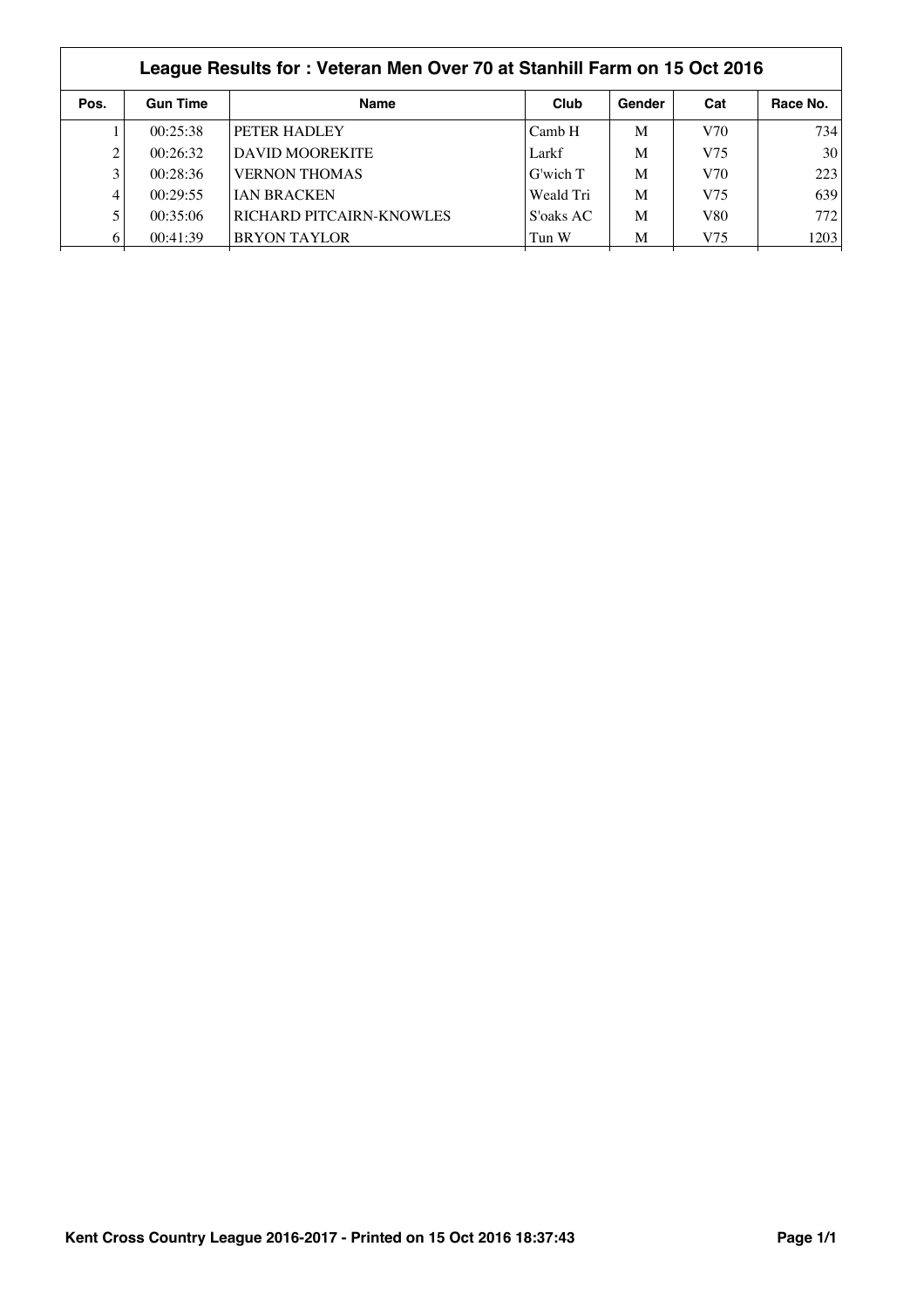|                | League Results for: Senior Men at Stanhill Farm on 15 Oct 2016 |                       |         |             |                 |          |  |  |
|----------------|----------------------------------------------------------------|-----------------------|---------|-------------|-----------------|----------|--|--|
| Pos.           | <b>Gun Time</b>                                                | Name                  | Club    | Gender      | Cat             | Race No. |  |  |
| $\mathbf{1}$   | 00:31:22                                                       | <b>JAKE BERRY</b>     | M&M     | $\mathbf M$ | U/20            | 2012     |  |  |
| $\overline{c}$ | 00:31:34                                                       | <b>MAX NICHOLLS</b>   | Ton     | $\mathbf M$ | Senior          | 587      |  |  |
| 3              | 00:32:22                                                       | TOM COLLINS           | M&M     | $\mathbf M$ | Senior          | 140      |  |  |
| $\overline{4}$ | 00:32:28                                                       | <b>ROBERT MEYER</b>   | M&M     | $\mathbf M$ | U/20            | 2036     |  |  |
| 5              | 00:32:59                                                       | TEWELDEBRHAN MENGES   | M&M     | $\mathbf M$ | U/20            | 2011     |  |  |
| 6              | 00:33:05                                                       | <b>SIMON HABTOM</b>   | M&M     | $\mathbf M$ | U/20            | 2008     |  |  |
| $\tau$         | 00:33:15                                                       | MICHAEL COLEMAN       | S.Kent  | $\mathbf M$ | Senior          | 82       |  |  |
| 8              | 00:33:31                                                       | <b>DANIEL BRADLEY</b> | Ton     | $\mathbf M$ | Senior          | 573      |  |  |
| 9              | 00:33:35                                                       | <b>JULIAN RENDALL</b> | Ton     | $\mathbf M$ | Senior          | 591      |  |  |
| 10             | 00:33:53                                                       | <b>JACK GOSS</b>      | S.Kent  | $\mathbf M$ | U/20            | 2005     |  |  |
| 11             | 00:33:56                                                       | <b>JAMIE GOODGE</b>   | Ton     | $\mathbf M$ | U/20            | 2025     |  |  |
| 12             | 00:34:20                                                       | <b>DAN WATT</b>       | Ton     | $\mathbf M$ | Senior          | 595      |  |  |
| 13             | 00:34:24                                                       | <b>MARK WILKINS</b>   | M&M     | $\mathbf M$ | Senior          | 141      |  |  |
| 14             | 00:34:28                                                       | <b>ANDY PICKETT</b>   | Dartf   | $\mathbf M$ | Senior          | 941      |  |  |
| 15             | 00:34:33                                                       | THOMAS WRIGHT         | Bexley  | $\mathbf M$ | Senior          | 1037     |  |  |
| 16             | 00:34:36                                                       | <b>DANNY KENNEDY</b>  | B&B     | $\mathbf M$ | Senior          | 400      |  |  |
| 17             | 00:34:45                                                       | <b>SEAN MOLLOY</b>    | Ton     | $\mathbf M$ | Senior          | 832      |  |  |
| 18             | 00:34:53                                                       | <b>DEAN LACY</b>      | Camb H  | $\mathbf M$ | Senior          | 741      |  |  |
| 19             | 00:35:13                                                       | <b>DANNY BREWER</b>   | B&B     | $\mathbf M$ | Senior          | 397      |  |  |
| 20             | 00:35:19                                                       | TOM COX               | Ton     | $\mathbf M$ | Senior          | 578      |  |  |
| 21             | 00:35:30                                                       | <b>GRAEME SAKER</b>   | Ton     | $\mathbf M$ | V <sub>55</sub> | 592      |  |  |
| 22             | 00:35:40                                                       | <b>HARRY PATON</b>    | Ton     | $\mathbf M$ | Senior          | 588      |  |  |
| 23             | 00:35:42                                                       | <b>STEVE HODGES</b>   | Camb H  | $\mathbf M$ | Senior          | 744      |  |  |
| 24             | 00:35:44                                                       | <b>OLIVER DUNN</b>    | Ton     | $\mathbf M$ | U/20            | 2024     |  |  |
| 25             | 00:35:45                                                       | <b>MATT LAWES</b>     | CP-Tri  | $\mathbf M$ | Senior          | 69       |  |  |
| 26             | 00:35:46                                                       | <b>ALEX CAMERON</b>   | Dartf   | $\mathbf M$ | Senior          | 970      |  |  |
| 27             | 00:35:47                                                       | <b>JAMES TAYLOR</b>   | Ton     | M           | Senior          | 604      |  |  |
| 28             | 00:35:48                                                       | <b>MARCO ARCURI</b>   | B&B     | $\mathbf M$ | U/20            | 2016     |  |  |
| 29             | 00:35:49                                                       | <b>SAM RIGBY</b>      | S.Kent  | $\mathbf M$ | Senior          | 89       |  |  |
| 30             | 00:35:51                                                       | <b>CHRIS BIDDLE</b>   | Dartf   | M           | Senior          | 962      |  |  |
| 31             | 00:36:03                                                       | <b>LEE MCMEEKIN</b>   | M&M     | M           | V40             | 144      |  |  |
| 32             | 00:36:05                                                       | <b>ANDY HOWEY</b>     | Tun W   | $\mathbf M$ | V50             | 667      |  |  |
| 33             | 00:36:07                                                       | <b>GARETH EVANS</b>   | B&B     | $\mathbf M$ | Senior          | 410      |  |  |
| 34             | 00:36:11                                                       | <b>MATT BRITTON</b>   | Ashf AC | $\mathbf M$ | Senior          | 783      |  |  |
| 35             | 00:36:14                                                       | <b>CHRIS TUCK</b>     | B&B     | $\mathbf M$ | Senior          | 408      |  |  |
| 36             | 00:36:28                                                       | <b>SIMON FRASER</b>   | Ton     | $\mathbf M$ | V40             | 585      |  |  |
| 37             | 00:36:32                                                       | <b>BARRY ROYDEN</b>   | $M\&M$  | $\mathbf M$ | V <sub>45</sub> | 130      |  |  |
| 38             | 00:36:34                                                       | <b>HARRY COLLINS</b>  | M&M     | $\mathbf M$ | Senior          | 149      |  |  |
| 39             | 00:36:35                                                       | <b>EDWARD STEELE</b>  | Tun W   | $\mathbf M$ | Senior          | 666      |  |  |
| 40             | 00:36:48                                                       | <b>JON VINTNER</b>    | B&B     | $\mathbf M$ | Senior          | 407      |  |  |
| 41             | 00:36:56                                                       | TOM DESBOROUGH        | B&B     | $\mathbf M$ | U/20            | 2017     |  |  |
| 42             | 00:37:02                                                       | <b>SAM DOWLER</b>     | Dartf   | $\mathbf M$ | Senior          | 961      |  |  |
| 43             | 00:37:06                                                       | <b>ROB DEMETRIOU</b>  | Med Tri | $\mathbf M$ | V40             | 659      |  |  |
| 44             | 00:37:14                                                       | <b>TIM LUCAS</b>      | Tun W   | $\mathbf M$ | Senior          | 675      |  |  |
| 45             | 00:37:18                                                       | <b>MARK CHAMPION</b>  | I&I     | $\mathbf M$ | V45             | 19       |  |  |
| 46             | 00:37:24                                                       | <b>STEVE GROOM</b>    | Camb H  | $\mathbf M$ | Senior          | 736      |  |  |
| 47             | 00:37:28                                                       | FINTAN PARKINSON      | B&B     | $\mathbf M$ | Senior          | 402      |  |  |
| 48             | 00:37:32                                                       | ANDREJS SAFARS        | M&M     | $\mathbf M$ | Senior          | 148      |  |  |
| 49             | 00:37:33                                                       | ROBERT PARRY          | CP-Tri  | $\mathbf M$ | Senior          | 72       |  |  |
| 50             | 00:37:34                                                       | TONY DUREY            | Dartf   | $\mathbf M$ | V50             | 960      |  |  |
|                |                                                                |                       |         |             |                 |          |  |  |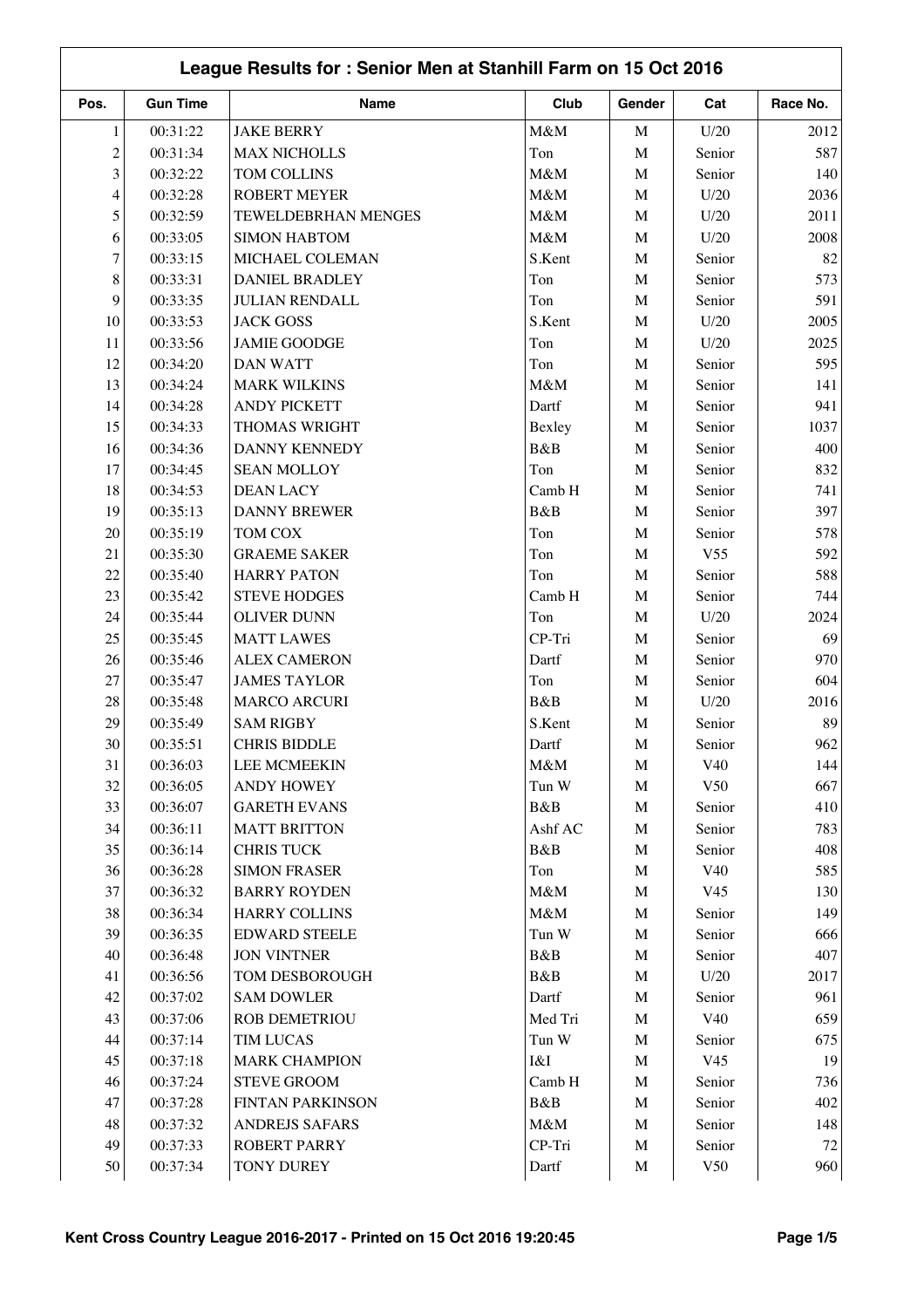|      | League Results for: Senior Men at Stanhill Farm on 15 Oct 2016 |                           |           |             |                 |          |  |  |
|------|----------------------------------------------------------------|---------------------------|-----------|-------------|-----------------|----------|--|--|
| Pos. | <b>Gun Time</b>                                                | Name                      | Club      | Gender      | Cat             | Race No. |  |  |
| 51   | 00:37:39                                                       | <b>TRISTAN HODGES</b>     | M&M       | $\mathbf M$ | Senior          | 150      |  |  |
| 52   | 00:37:46                                                       | PETE REYNOLDS             | G'wich T  | $\mathbf M$ | Senior          | 256      |  |  |
| 53   | 00:37:49                                                       | <b>DANIEL WALSH</b>       | I&I       | M           | Senior          | 5        |  |  |
| 54   | 00:37:52                                                       | <b>DAVID READER</b>       | Camb H    | $\mathbf M$ | V40             | 746      |  |  |
| 55   | 00:37:57                                                       | JONATHAN ARMSTRONG        | Bexley    | $\mathbf M$ | V50             | 1038     |  |  |
| 56   | 00:38:01                                                       | <b>JAMES CRAWLEY</b>      | B&B       | $\mathbf M$ | U/20            | 2022     |  |  |
| 57   | 00:38:02                                                       | <b>MIKE KING</b>          | Tun W     | $\mathbf M$ | Senior          | 686      |  |  |
| 58   | 00:38:04                                                       | MICHAEL JARVIS            | Dartf     | $\mathbf M$ | Senior          | 950      |  |  |
| 59   | 00:38:08                                                       | <b>LEE COOPER</b>         | Larkf     | $\mathbf M$ | Senior          | 1218     |  |  |
| 60   | 00:38:11                                                       | <b>OLIVER KINGSTON</b>    | Ton       | $\mathbf M$ | U/20            | 2038     |  |  |
| 61   | 00:38:13                                                       | <b>CHRIS STANTON</b>      | Bexley    | $\mathbf M$ | Senior          | 1258     |  |  |
| 62   | 00:38:14                                                       | <b>NICK VARLEY</b>        | Dartf     | $\mathbf M$ | V <sub>45</sub> | 946      |  |  |
| 63   | 00:38:25                                                       | <b>STEVE WILKINSON</b>    | Folk      | $\mathbf M$ | V50             | 1087     |  |  |
| 64   | 00:38:35                                                       | <b>JAMES DONALDSON</b>    | G'wich T  | $\mathbf M$ | Senior          | 199      |  |  |
| 65   | 00:38:37                                                       | STEPHEN THROSSELL         | Larkf     | $\mathbf M$ | V40             | 1219     |  |  |
| 66   | 00:38:51                                                       | <b>DAVID HALL</b>         | Dartf     | $\mathbf M$ | V50             | 942      |  |  |
| 67   | 00:38:51                                                       | <b>STEVEN GEORGIADIS</b>  | Orp       | $\mathbf M$ | V50             | 607      |  |  |
| 68   | 00:38:52                                                       | MICHAEL DOWDS             | CP-Tri    | M           | Senior          | 61       |  |  |
| 69   | 00:38:55                                                       | <b>KEVIN WILLIAMS</b>     | Ashf AC   | $\mathbf M$ | V <sub>55</sub> | 785      |  |  |
| 70   | 00:38:56                                                       | <b>DEREK GEORGE</b>       | I&I       | $\mathbf M$ | V <sub>40</sub> | 9        |  |  |
| 71   | 00:39:00                                                       | <b>MARK COATES</b>        | Ton       | $\mathbf M$ | Senior          | 577      |  |  |
| 72   | 00:39:00                                                       | NIKKI FAULKENER           | Bexley    | $\mathbf M$ | Senior          | 1262     |  |  |
| 73   | 00:39:04                                                       | <b>JAMIE BEECHAM</b>      | G'wich T  | $\mathbf M$ | Senior          | 193      |  |  |
| 74   | 00:39:09                                                       | <b>ANDREW SCOONES</b>     | Swale     | $\mathbf M$ | Senior          | 184      |  |  |
| 75   | 00:39:13                                                       | <b>ANDY WOOD</b>          | Ton       | $\mathbf M$ | V50             | 598      |  |  |
| 76   | 00:39:14                                                       | <b>SIMON HARRIS</b>       | Beck      | $\mathbf M$ | V40             | 1131     |  |  |
| 77   | 00:39:15                                                       | <b>JON FISH</b>           | Bexley    | $\mathbf M$ | Senior          | 1036     |  |  |
| 78   | 00:39:16                                                       | <b>ANDREW MEAD</b>        | S'oaks AC | $\mathbf M$ | V <sub>45</sub> | 770      |  |  |
| 79   | 00:39:17                                                       | <b>STEVE DALEY</b>        | Beck      | $\mathbf M$ | V50             | 1121     |  |  |
| 80   | 00:39:19                                                       | <b>GRAEME BLAIR</b>       | CP-Tri    | M           | V <sub>45</sub> | 56       |  |  |
| 81   | 00:39:20                                                       | <b>JON KENNEDY</b>        | Dartf     | M           | Senior          | 969      |  |  |
| 82   | 00:39:21                                                       | <b>ADRIAN PERKINS</b>     | M'stone   | $\mathbf M$ | V40             | 265      |  |  |
| 83   | 00:39:22                                                       | <b>STEVE FURY</b>         | $M\&M$    | $\mathbf M$ | V <sub>45</sub> | 145      |  |  |
| 84   | 00:39:25                                                       | MARK PITCAIRN-KNOWLES     | Ton       | $\mathbf M$ | V50             | 589      |  |  |
| 85   | 00:39:28                                                       | <b>GAVIN KITCHINGHAM</b>  | Orp       | $\mathbf M$ | V <sub>45</sub> | 613      |  |  |
| 86   | 00:39:33                                                       | <b>ADAM STYLES</b>        | Ton       | $\mathbf M$ | V <sub>45</sub> | 594      |  |  |
| 87   | 00:39:36                                                       | <b>STEVE JARVIS</b>       | Dartf RR  | $\mathbf M$ | V40             | 151      |  |  |
| 88   | 00:39:43                                                       | <b>CHRIS SMITH</b>        | Tun W     | M           | V <sub>45</sub> | 670      |  |  |
| 89   | 00:39:45                                                       | <b>REUBEN BURFORD</b>     | Dartf     | $\mathbf M$ | V <sub>45</sub> | 958      |  |  |
| 90   | 00:39:47                                                       | <b>TERRY ROFFEY</b>       | Bexley    | $\mathbf M$ | Senior          | 1032     |  |  |
| 91   | 00:39:54                                                       | <b>DAN WITT</b>           | S'oaks AC | $\mathbf M$ | V40             | 774      |  |  |
| 92   | 00:39:54                                                       | <b>JOE WATTS</b>          | Ton       | $\mathbf M$ | Senior          | 596      |  |  |
| 93   | 00:39:56                                                       | <b>ANDY KNIGHT</b>        | Camb H    | $\mathbf M$ | V <sub>45</sub> | 740      |  |  |
| 94   | 00:40:00                                                       | <b>TIM TAPPER</b>         | Weald Tri | $\mathbf M$ | V <sub>45</sub> | 641      |  |  |
| 95   | 00:40:00                                                       | <b>GARETH WILLIAMS</b>    | $M\&M$    | M           | V50             | 138      |  |  |
| 96   | 00:40:04                                                       | <b>JAMES GRAHAM</b>       | S'oaks AC | $\mathbf M$ | V60             | 773      |  |  |
| 97   | 00:40:08                                                       | <b>KIERAN FITZPATRICK</b> | Tun W     | $\mathbf M$ | Senior          | 704      |  |  |
| 98   | 00:40:16                                                       | <b>KEVIN DRAPER</b>       | Weald Tri | $\mathbf M$ | V <sub>45</sub> | 621      |  |  |
| 99   | 00:40:18                                                       | <b>DMITRIJ SAVICKIJ</b>   | G'wich T  | $\mathbf M$ | Senior          | 219      |  |  |
| 100  | 00:40:22                                                       | <b>LUC LEGON</b>          | Bexley    | M           | U/20            | 2041     |  |  |
|      |                                                                |                           |           |             |                 |          |  |  |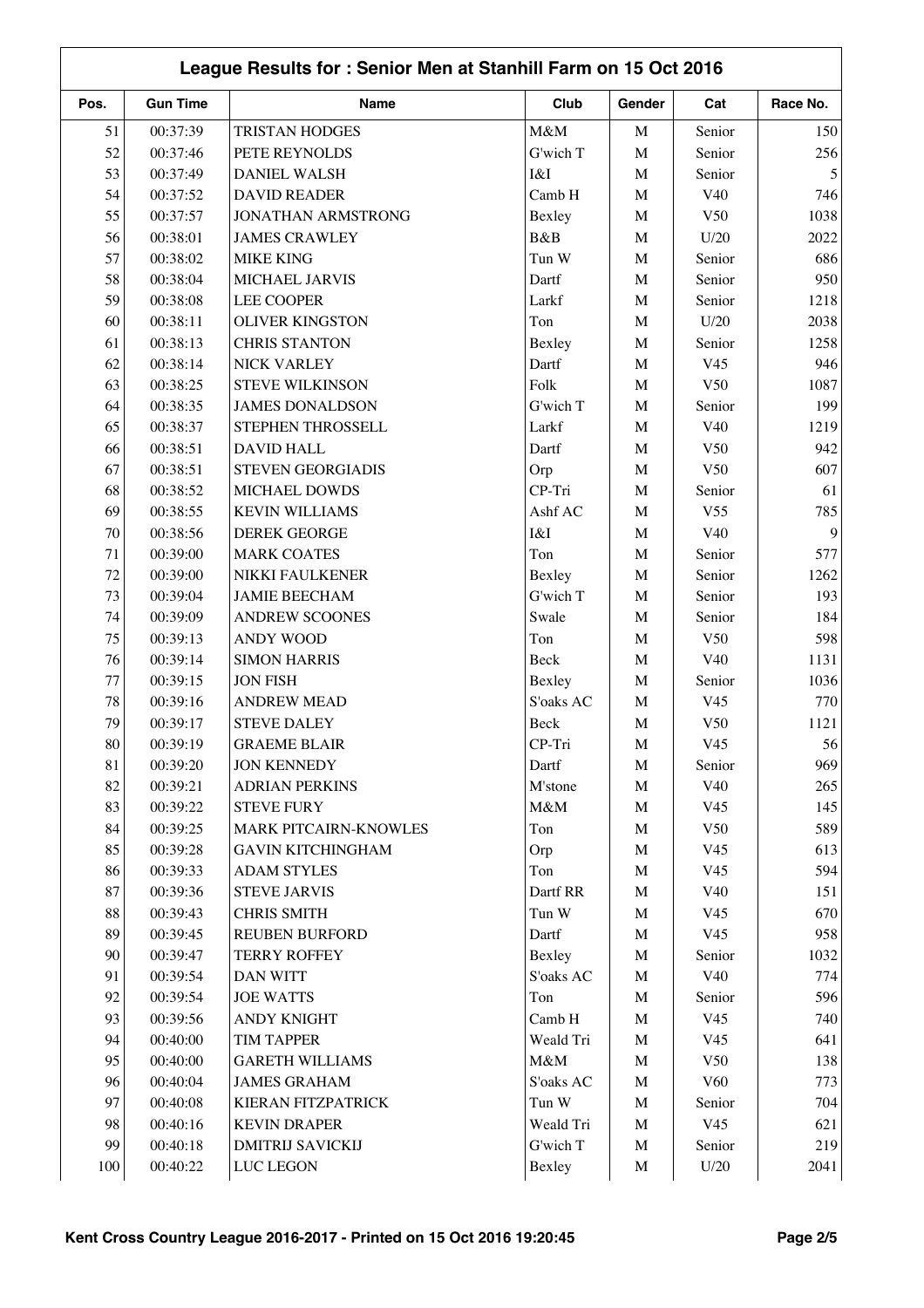|      | League Results for: Senior Men at Stanhill Farm on 15 Oct 2016 |                          |            |             |                 |              |  |  |
|------|----------------------------------------------------------------|--------------------------|------------|-------------|-----------------|--------------|--|--|
| Pos. | <b>Gun Time</b>                                                | Name                     | Club       | Gender      | Cat             | Race No.     |  |  |
| 101  | 00:40:27                                                       | <b>CHRISTIAN POULTON</b> | Camb H     | $\mathbf M$ | V50             | 739          |  |  |
| 102  | 00:40:29                                                       | <b>ANTHONY CRUSH</b>     | Ton        | $\mathbf M$ | V40             | 580          |  |  |
| 103  | 00:40:31                                                       | <b>DAVE HADAWAY</b>      | Tun W      | $\mathbf M$ | V50             | 700          |  |  |
| 104  | 00:40:34                                                       | <b>GRAHAM MAYNARD</b>    | Camb H     | $\mathbf M$ | V50             | 742          |  |  |
| 105  | 00:40:35                                                       | DOMINIC WOOLFORD         | Inv EK     | $\mathbf M$ | Senior          | 821          |  |  |
| 106  | 00:40:38                                                       | <b>JOHN RIDGE</b>        | Ton        | $\mathbf M$ | V <sub>45</sub> | 603          |  |  |
| 107  | 00:40:40                                                       | MATTHEW CLEMENTS         | Tun W      | $\mathbf M$ | V40             | 668          |  |  |
| 108  | 00:40:42                                                       | <b>DOM FIORE</b>         | Camb H     | $\mathbf M$ | V40             | 728          |  |  |
| 109  | 00:40:46                                                       | <b>LEE MACAFEE</b>       | <b>RRM</b> | $\mathbf M$ | Senior          | 172          |  |  |
| 110  | 00:40:50                                                       | NIGEL LYNCH              | Med Tri    | $\mathbf M$ | Senior          | 656          |  |  |
| 111  | 00:40:53                                                       | <b>JON HORSMAN</b>       | CP-Tri     | $\mathbf M$ | V50             | 66           |  |  |
| 112  | 00:40:55                                                       | <b>SIMON HOWDEN</b>      | Tun W      | $\mathbf M$ | V <sub>45</sub> | 687          |  |  |
| 113  | 00:40:57                                                       | WILLIAM SMITH            | S.Kent     | $\mathbf M$ | Senior          | 90           |  |  |
| 114  | 00:40:59                                                       | RICHARD DANIEL           | B&B        | $\mathbf M$ | Senior          | 409          |  |  |
| 115  | 00:41:02                                                       | <b>SELWYN SMITH</b>      | CP-Tri     | $\mathbf M$ | V40             | 74           |  |  |
| 116  | 00:41:04                                                       | <b>TOM RALPH</b>         | G'wich T   | $\mathbf M$ | Senior          | 217          |  |  |
| 117  | 00:41:08                                                       | STUART O'TOOLE           | Dartf RR   | $\mathbf M$ | Senior          | 156          |  |  |
| 118  | 00:41:13                                                       | <b>STEVE WALKER</b>      | G'wich T   | $\mathbf M$ | V <sub>45</sub> | 225          |  |  |
| 119  | 00:41:18                                                       | RICHARD BYFORD           | B&B        | $\mathbf M$ | Senior          | 398          |  |  |
| 120  | 00:41:23                                                       | <b>MARTIN SMITH</b>      | Bexley     | $\mathbf M$ | Senior          | 1039         |  |  |
| 121  | 00:41:30                                                       | <b>TONY PIPER</b>        | Dartf RR   | $\mathbf M$ | V50             | 152          |  |  |
| 122  | 00:41:41                                                       | <b>CHRIS EVERETT</b>     | Ton        | $\mathbf M$ | U/20            | 2046         |  |  |
| 123  | 00:41:42                                                       | <b>DANIEL CRUSH</b>      | Ton        | $\mathbf M$ | V40             | 581          |  |  |
| 124  | 00:41:43                                                       | ROBERT FURSEY            | M&M        | $\mathbf M$ | V50             | 143          |  |  |
| 125  | 00:41:52                                                       | <b>DANNY EASTON</b>      | Orp        | $\mathbf M$ | V <sub>45</sub> | 619          |  |  |
| 126  | 00:41:53                                                       | <b>MARTIN LOY</b>        | Weald Tri  | $\mathbf M$ | V40             | 623          |  |  |
| 127  | 00:41:54                                                       | <b>ED OSBOURNE</b>       | Beck       | $\mathbf M$ | V40             | 1128         |  |  |
| 128  | 00:41:55                                                       | PETER BUTLER             | Dartf RR   | $\mathbf M$ | V <sub>55</sub> | 292          |  |  |
| 129  | 00:41:56                                                       | <b>SIMON NEVILLE</b>     | G'wich T   | $\mathbf M$ | V <sub>50</sub> | 215          |  |  |
| 130  | 00:41:58                                                       | <b>DUNCAN HOPE</b>       | G'wich T   | M           | Senior          | 205          |  |  |
| 131  | 00:41:58                                                       | <b>ANDREW ARCHER</b>     | I&I        | M           | V <sub>45</sub> | $\mathbf{1}$ |  |  |
| 132  | 00:41:59                                                       | <b>MATTHEW CLARK</b>     | Tun W      | $\mathbf M$ | V <sub>45</sub> | 699          |  |  |
| 133  | 00:42:02                                                       | <b>STEVE PAIRMAN</b>     | B&B        | $\mathbf M$ | V50             | 471          |  |  |
| 134  | 00:42:04                                                       | STUART NICHOLSON         | Dartf RR   | M           | V40             | 157          |  |  |
| 135  | 00:42:07                                                       | <b>CLEM DIXON</b>        | Camb H     | $\mathbf M$ | V <sub>55</sub> | 727          |  |  |
| 136  | 00:42:09                                                       | PAUL O'GRADY             | Orp        | $\mathbf M$ | V <sub>45</sub> | 608          |  |  |
| 137  | 00:42:13                                                       | <b>MARK CROSS</b>        | Camb H     | $\mathbf M$ | V <sub>55</sub> | 732          |  |  |
| 138  | 00:42:16                                                       | <b>GLEN ABEL</b>         | S.Kent     | $\mathbf M$ | V <sub>45</sub> | 80           |  |  |
| 139  | 00:42:18                                                       | <b>ALEX BLACKALL</b>     | Tun W      | $\mathbf M$ | Senior          | 1210         |  |  |
| 140  | 00:42:20                                                       | PHIL HOYLAND             | Folk       | $\mathbf M$ | Senior          | 1091         |  |  |
| 141  | 00:42:34                                                       | DANNY CHEUNG             | <b>RRM</b> | M           | Senior          | 164          |  |  |
| 142  | 00:42:37                                                       | <b>PAUL DAWES</b>        | Dartf      | $\mathbf M$ | V40             | 957          |  |  |
| 143  | 00:42:38                                                       | <b>KEITH DEAN</b>        | M'stone    | M           | V <sub>50</sub> | 261          |  |  |
| 144  | 00:42:47                                                       | <b>COLIN REYNOLDS</b>    | Weald Tri  | $\mathbf M$ | V <sub>55</sub> | 633          |  |  |
| 145  | 00:42:54                                                       | <b>ALUN RODGERS</b>      | $M\&M$     | M           | V50             | 137          |  |  |
| 146  | 00:42:58                                                       | <b>SIMON READ</b>        | M'stone    | $\mathbf M$ | V50             | 268          |  |  |
| 147  | 00:43:02                                                       | <b>CHRIS DESMOND</b>     | S'oaks AC  | $\mathbf M$ | V50             | 775          |  |  |
| 148  | 00:43:10                                                       | DAVE THORNBY             | M'stone    | $\mathbf M$ | V65             | 272          |  |  |
| 149  | 00:43:14                                                       | <b>DARREN HARGER</b>     | I&I        | $\mathbf M$ | V40             | 6            |  |  |
| 150  | 00:43:22                                                       | <b>ANDREW LAWES</b>      | B&B        | M           | V60             | 977          |  |  |
|      |                                                                |                          |            |             |                 |              |  |  |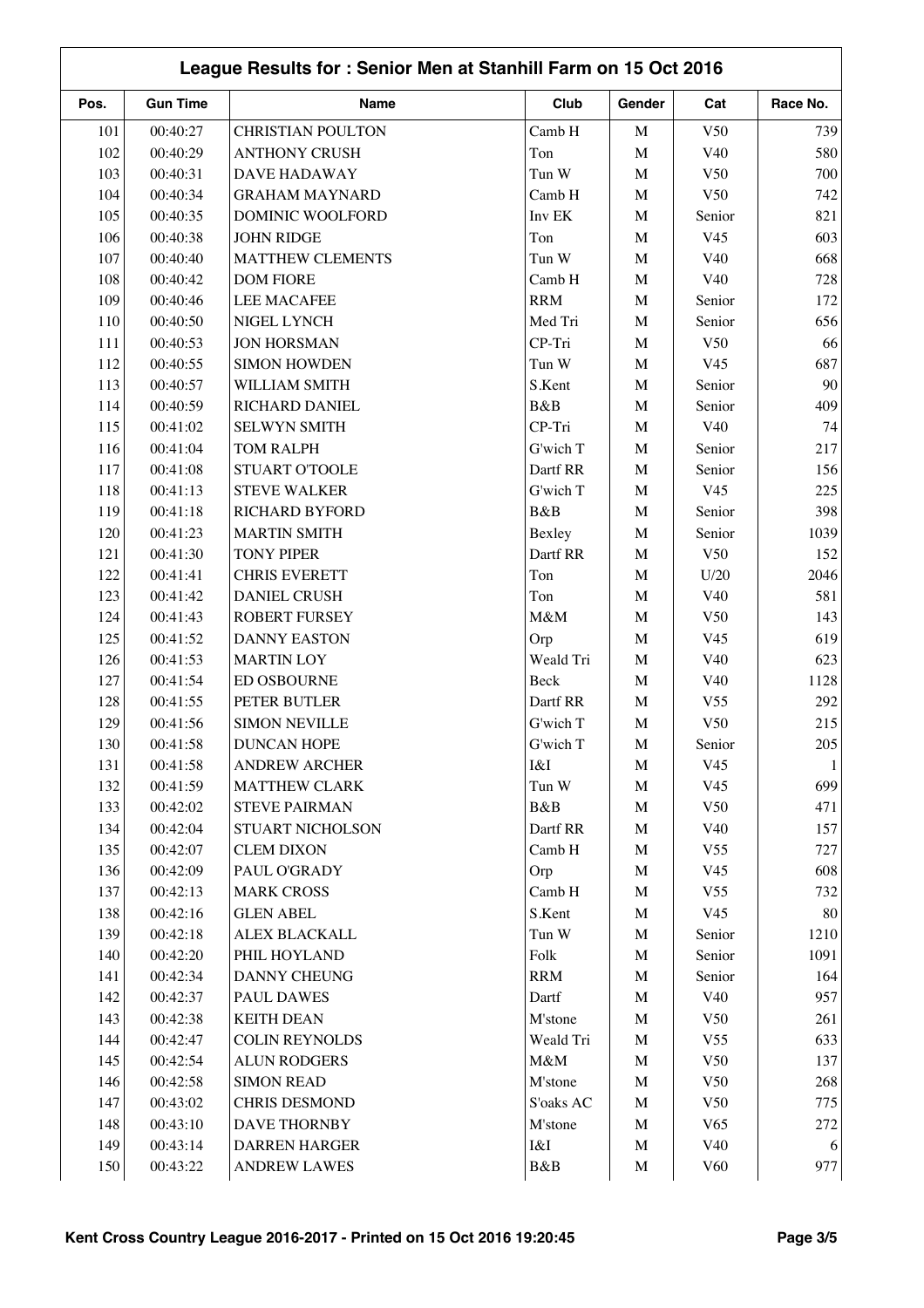|      | League Results for: Senior Men at Stanhill Farm on 15 Oct 2016 |                        |            |             |                 |          |  |  |
|------|----------------------------------------------------------------|------------------------|------------|-------------|-----------------|----------|--|--|
| Pos. | <b>Gun Time</b>                                                | Name                   | Club       | Gender      | Cat             | Race No. |  |  |
| 151  | 00:43:44                                                       | <b>MARTIN RAFFERTY</b> | CP-Tri     | $\mathbf M$ | V <sub>45</sub> | 73       |  |  |
| 152  | 00:43:45                                                       | <b>DAVID RINGROSE</b>  | Dartf RR   | $\mathbf M$ | V <sub>45</sub> | 153      |  |  |
| 153  | 00:43:49                                                       | <b>CARL SHAWCROSS</b>  | Med Tri    | M           | V <sub>45</sub> | 662      |  |  |
| 154  | 00:43:53                                                       | <b>CHRIS GOSDEN</b>    | Bexley     | $\mathbf M$ | V50             | 1041     |  |  |
| 155  | 00:43:55                                                       | <b>JON HUNTER</b>      | Bexley     | $\mathbf M$ | V50             | 1040     |  |  |
| 156  | 00:44:09                                                       | JOHN BUCHANAN          | CP-Tri     | $\mathbf M$ | Senior          | 58       |  |  |
| 157  | 00:44:11                                                       | <b>ALAN NEWMAN</b>     | Padd W     | $\mathbf M$ | V <sub>60</sub> | 277      |  |  |
| 158  | 00:44:11                                                       | <b>HAYDN WHITMORE</b>  | CP-Tri     | $\mathbf M$ | V <sub>60</sub> | 76       |  |  |
| 159  | 00:44:17                                                       | <b>JON IVES</b>        | Dartf      | $\mathbf M$ | V <sub>45</sub> | 945      |  |  |
| 160  | 00:44:29                                                       | <b>GARY JONES</b>      | Weald Tri  | $\mathbf M$ | V50             | 620      |  |  |
| 161  | 00:44:31                                                       | <b>CHRIS DELLOW</b>    | Dartf RR   | $\mathbf M$ | V <sub>60</sub> | 163      |  |  |
| 162  | 00:44:44                                                       | <b>NEIL CLARK</b>      | Tun W      | $\mathbf M$ | Senior          | 671      |  |  |
| 163  | 00:44:47                                                       | <b>JOSEPH SIMMONS</b>  | Camb H     | $\mathbf M$ | Senior          | 828      |  |  |
| 164  | 00:44:49                                                       | <b>OLLIE STRIDE</b>    | Tun W      | $\mathbf M$ | Senior          | 694      |  |  |
| 165  | 00:44:51                                                       | <b>NEIL HARRIS</b>     | <b>RRM</b> | $\mathbf M$ | V <sub>40</sub> | 171      |  |  |
| 166  | 00:45:02                                                       | <b>MAX BRUHART</b>     | M'stone    | $\mathbf M$ | Senior          | 270      |  |  |
| 167  | 00:45:04                                                       | RICHARD BAMFORD        | Ton        | $\mathbf M$ | V40             | 602      |  |  |
| 168  | 00:45:08                                                       | <b>LEE HOWES</b>       | Med Tri    | $\mathbf M$ | Senior          | 650      |  |  |
| 169  | 00:45:10                                                       | PETER RIDER            | Folk       | $\mathbf M$ | V <sub>45</sub> | 1111     |  |  |
| 170  | 00:45:12                                                       | <b>BRIAN BUCKWELL</b>  | Ton        | $\mathbf M$ | V <sub>60</sub> | 576      |  |  |
| 171  | 00:45:18                                                       | <b>SAM KAVANAGH</b>    | G'wich T   | $\mathbf M$ | Senior          | 208      |  |  |
| 172  | 00:45:26                                                       | <b>ED SIMPSON</b>      | G'wich T   | $\mathbf M$ | V50             | 220      |  |  |
| 173  | 00:45:29                                                       | <b>JEZ MAYTUM</b>      | <b>RRM</b> | $\mathbf M$ | V40             | 165      |  |  |
| 174  | 00:45:32                                                       | <b>JON MUNDAY</b>      | Med Tri    | $\mathbf M$ | V <sub>45</sub> | 665      |  |  |
| 175  | 00:45:34                                                       | PHIL GURNETT           | <b>RRM</b> | $\mathbf M$ | Senior          | 174      |  |  |
| 176  | 00:45:59                                                       | <b>DANIEL COOK</b>     | Tun W      | M           | Senior          | 701      |  |  |
| 177  | 00:46:22                                                       | <b>NEIL SMITH</b>      | G'wich T   | $\mathbf M$ | Senior          | 221      |  |  |
| 178  | 00:46:25                                                       | IAN MCCARTHY           | Camb H     | $\mathbf M$ | V <sub>60</sub> | 731      |  |  |
| 179  | 00:46:33                                                       | IAN MARSHALL           | Camb H     | $\mathbf M$ | V65             | 729      |  |  |
| 180  | 00:46:41                                                       | <b>DANNY FORD</b>      | <b>RRM</b> | M           | Senior          | 166      |  |  |
| 181  | 00:46:45                                                       | <b>SEAN RODWELL</b>    | <b>RRM</b> | $\mathbf M$ | Senior          | 938      |  |  |
| 182  | 00:46:48                                                       | STEVEN CLARK           | Cant       | $\mathbf M$ | V60             | 917      |  |  |
| 183  | 00:46:57                                                       | <b>STEVE LAWRENCE</b>  | Bexley     | $\mathbf M$ | V40             | 1028     |  |  |
| 184  | 00:47:03                                                       | MICHAEL RUSSELL        | Tun W      | $\mathbf M$ | V50             | 702      |  |  |
| 185  | 00:47:10                                                       | ANDY RICHARDSON        | Folk       | $\mathbf M$ | V <sub>45</sub> | 1086     |  |  |
| 186  | 00:47:34                                                       | <b>GLEN RIDOUT</b>     | Dartf RR   | $\mathbf M$ | V <sub>55</sub> | 161      |  |  |
| 187  | 00:47:48                                                       | <b>BARRY HOGBEN</b>    | Folk       | $\mathbf M$ | V50             | 1148     |  |  |
| 188  | 00:47:52                                                       | <b>TIM BELL</b>        | I&I        | $\mathbf M$ | V <sub>45</sub> | $28\,$   |  |  |
| 189  | 00:48:00                                                       | <b>JIM FAULKNER</b>    | Bexley     | $\mathbf M$ | V50             | 1033     |  |  |
| 190  | 00:48:03                                                       | <b>SCOTT SHURMER</b>   | M'stone    | $\mathbf M$ | V <sub>45</sub> | 260      |  |  |
| 191  | 00:48:08                                                       | <b>IAN CRAWLEY</b>     | Ton        | $\mathbf M$ | V50             | 579      |  |  |
| 192  | 00:48:20                                                       | <b>JON GODSELL</b>     | G'wich T   | $\mathbf M$ | V40             | 201      |  |  |
| 193  | 00:48:27                                                       | <b>GERRY REILLY</b>    | Cant       | $\mathbf M$ | V65             | 919      |  |  |
| 194  | 00:48:42                                                       | <b>KEN BAKSH</b>       | Beck       | $\mathbf M$ | V <sub>60</sub> | 1126     |  |  |
| 195  | 00:48:44                                                       | <b>JOE HICKS</b>       | Cant       | $\mathbf M$ | V60             | 918      |  |  |
| 196  | 00:48:49                                                       | <b>ANDY PAGE</b>       | Tun W      | $\mathbf M$ | V50             | 695      |  |  |
| 197  | 00:48:51                                                       | NIGEL BULMER           | B&B        | $\mathbf M$ | V50             | 976      |  |  |
| 198  | 00:48:55                                                       | <b>MARK GLUBB</b>      | Weald Tri  | $\mathbf M$ | V50             | 638      |  |  |
| 199  | 00:48:58                                                       | PETER RICHARDSON       | Tun W      | $\mathbf M$ | V65             | 697      |  |  |
| 200  | 00:49:04                                                       | <b>NICK PIERCE</b>     | Tun W      | M           | V60             | 1211     |  |  |
|      |                                                                |                        |            |             |                 |          |  |  |